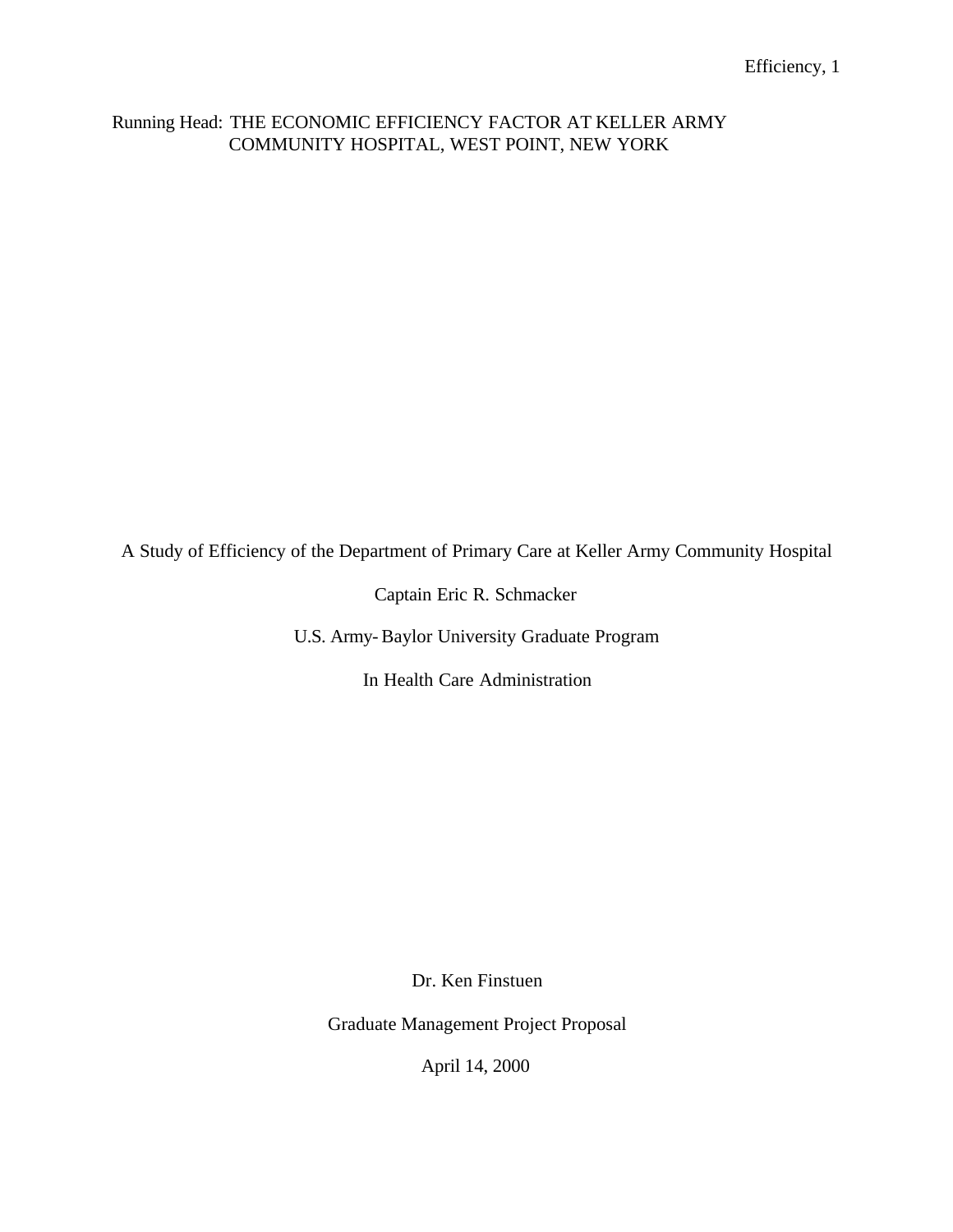| <b>Report Documentation Page</b>                                                                  |                                                             |                                                    |  |  |  |  |  |
|---------------------------------------------------------------------------------------------------|-------------------------------------------------------------|----------------------------------------------------|--|--|--|--|--|
| <b>Report Date</b><br>00 Apr 2000                                                                 | <b>Report Type</b><br>N/A                                   | Dates Covered (from to)                            |  |  |  |  |  |
| <b>Title and Subtitle</b>                                                                         |                                                             | <b>Contract Number</b>                             |  |  |  |  |  |
| Keller Army Community Hospital                                                                    | A Study of Efficiency of the Department of Primary Care at  | <b>Grant Number</b>                                |  |  |  |  |  |
|                                                                                                   |                                                             | <b>Program Element Number</b>                      |  |  |  |  |  |
| Author(s)                                                                                         |                                                             | <b>Project Number</b>                              |  |  |  |  |  |
|                                                                                                   |                                                             | <b>Task Number</b>                                 |  |  |  |  |  |
|                                                                                                   |                                                             | <b>Work Unit Number</b>                            |  |  |  |  |  |
| Performing Organization Name(s) and Address(es)<br>Keller Army Community Hospital Wst Point, NY   |                                                             | <b>Performing Organization Report Number</b>       |  |  |  |  |  |
|                                                                                                   | <b>Sponsoring/Monitoring Agency Name(s) and Address(es)</b> | <b>Sponsor/Monitor's Acronym(s)</b>                |  |  |  |  |  |
| sponsoring agency and address                                                                     |                                                             | <b>Sponsor/Monitor's Report Number(s)</b>          |  |  |  |  |  |
| <b>Distribution/Availability Statement</b><br>Approved for public release, distribution unlimited |                                                             |                                                    |  |  |  |  |  |
| <b>Supplementary Notes</b><br>The original document contains color images.                        |                                                             |                                                    |  |  |  |  |  |
| <b>Abstract</b>                                                                                   |                                                             |                                                    |  |  |  |  |  |
| <b>Subject Terms</b>                                                                              |                                                             |                                                    |  |  |  |  |  |
| <b>Report Classification</b><br>unclassified                                                      |                                                             | <b>Classification of this page</b><br>unclassified |  |  |  |  |  |
| <b>Classification of Abstract</b><br>unclassified                                                 |                                                             | <b>Limitation of Abstract</b><br>UU                |  |  |  |  |  |
| <b>Number of Pages</b><br>40                                                                      |                                                             |                                                    |  |  |  |  |  |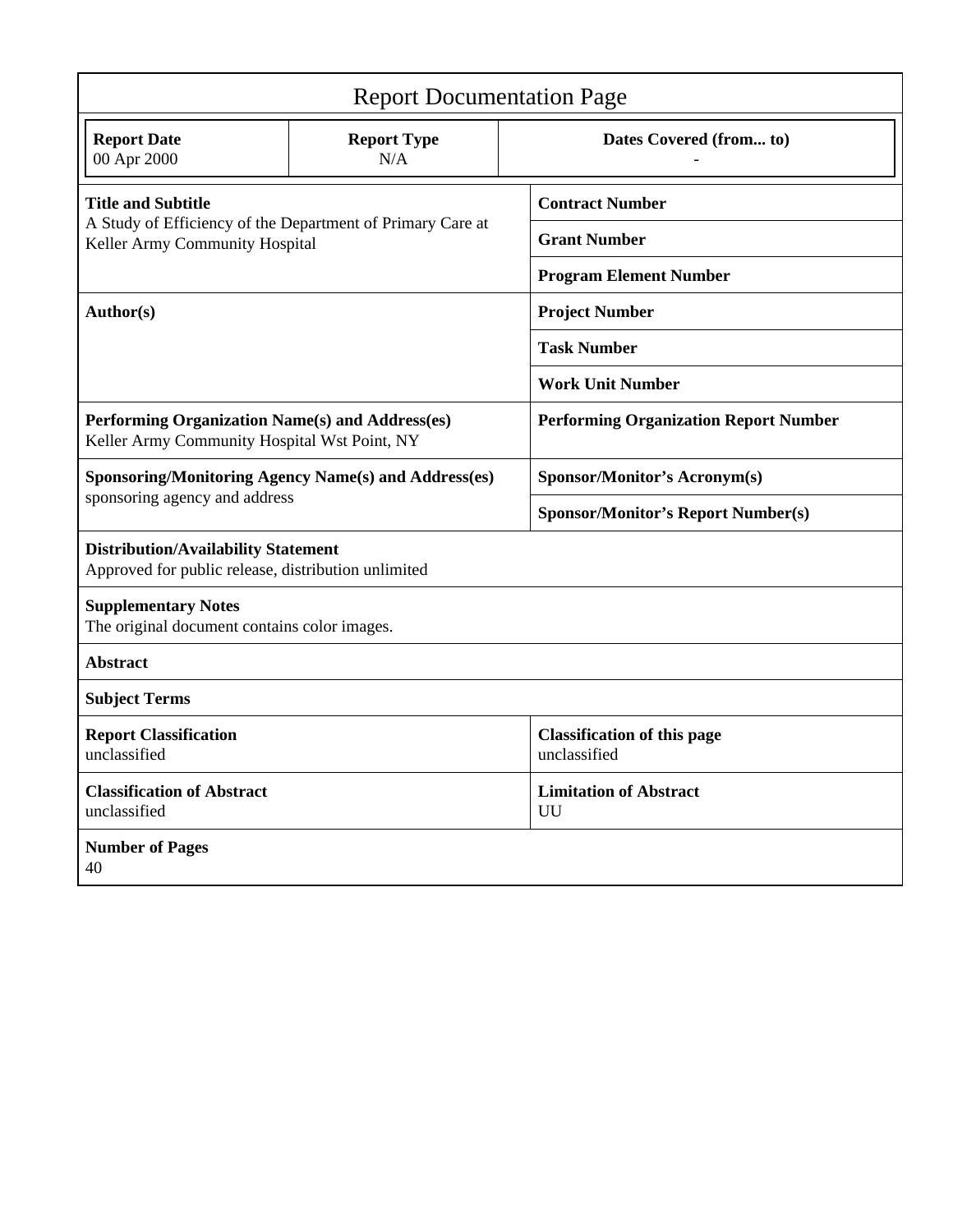#### **Abstract**

The survivability of any health care system is largely dependent upon its ability to use resources efficiently. In the Military Health System efficiency is especially important because of the implementation of TRICARE, and the eventual, but uncertain form, of enrollment based capitation. This capitated managed care model will force Military Treatment Facility (MTF) leaders to make tough decisions regarding the health care services provided based on the limited resources available. Therefore, it is critical that MTF leaders are able to measure and track how efficiently they are able to deliver health care service. **Purpose:** The purpose of this study is to evaluate the efficiency of the Department of Primary Care at Keller Army Community Hospital (ACH) using the Economic Efficiency Factor (EEF) and compare those levels with that of the Departments of Primary Care in homogeneous and like-sized MTFs within the United States Army Medical Command (MEDCOM). **Methods:** This quantitative study of the efficiency of the Department of Primary Care is longitudinally designed and descriptive in nature. The EEF was computed by using data downloaded from various Department of Defense data systems. **Results:** According to the EEF metric, the Department of Primary Care at Keller ACH is operating very efficiently. Furthermore, Keller ACH ranks high in efficiency compared to homogeneous and like-sized facilities within the MEDCOM. **Conclusions:** This study demonstrates how the EEF metric can be used to evaluate the efficiency of specific service lines or overall hospital operations. The usefulness of the information yielded by performing this study is virtually unlimited. The Keller ACH leadership can make better management decisions by using the EEF study to identify trends, to compare Keller ACH to other MTFs, to establish goals and benchmarks, to identify possible outsourcing of services, and to educate staff. Ultimately, by using the EEF metric, MTFs will be better prepared for the capitated managed care environment.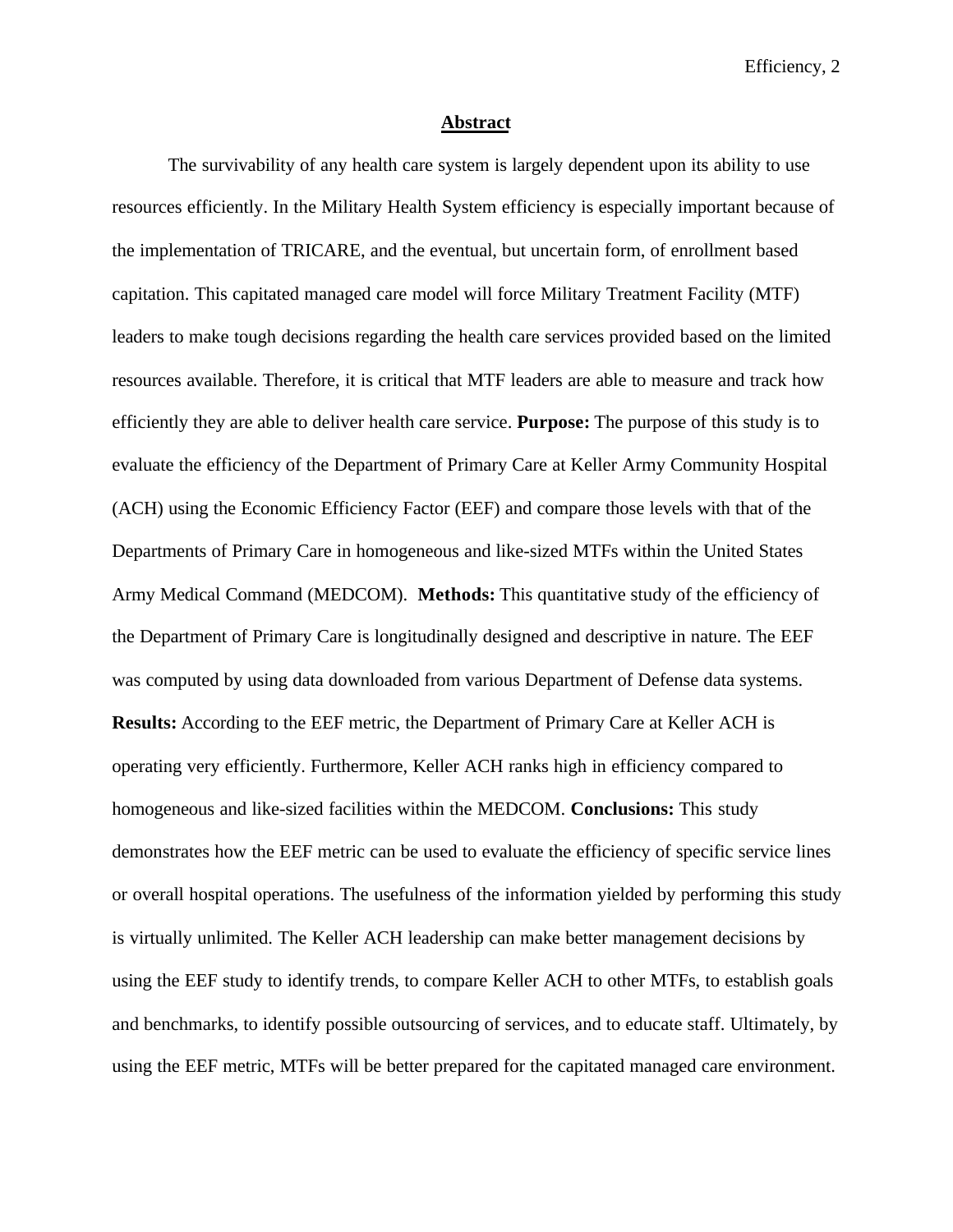## **Table of Contents**

| Background Information: Civilian Sector Shifts to Managed Care9 |
|-----------------------------------------------------------------|
| Background Information: MHS Shifts to Managed Care11            |
|                                                                 |
|                                                                 |
|                                                                 |
|                                                                 |
|                                                                 |
|                                                                 |
|                                                                 |
|                                                                 |
|                                                                 |
|                                                                 |
|                                                                 |
|                                                                 |
|                                                                 |
|                                                                 |
|                                                                 |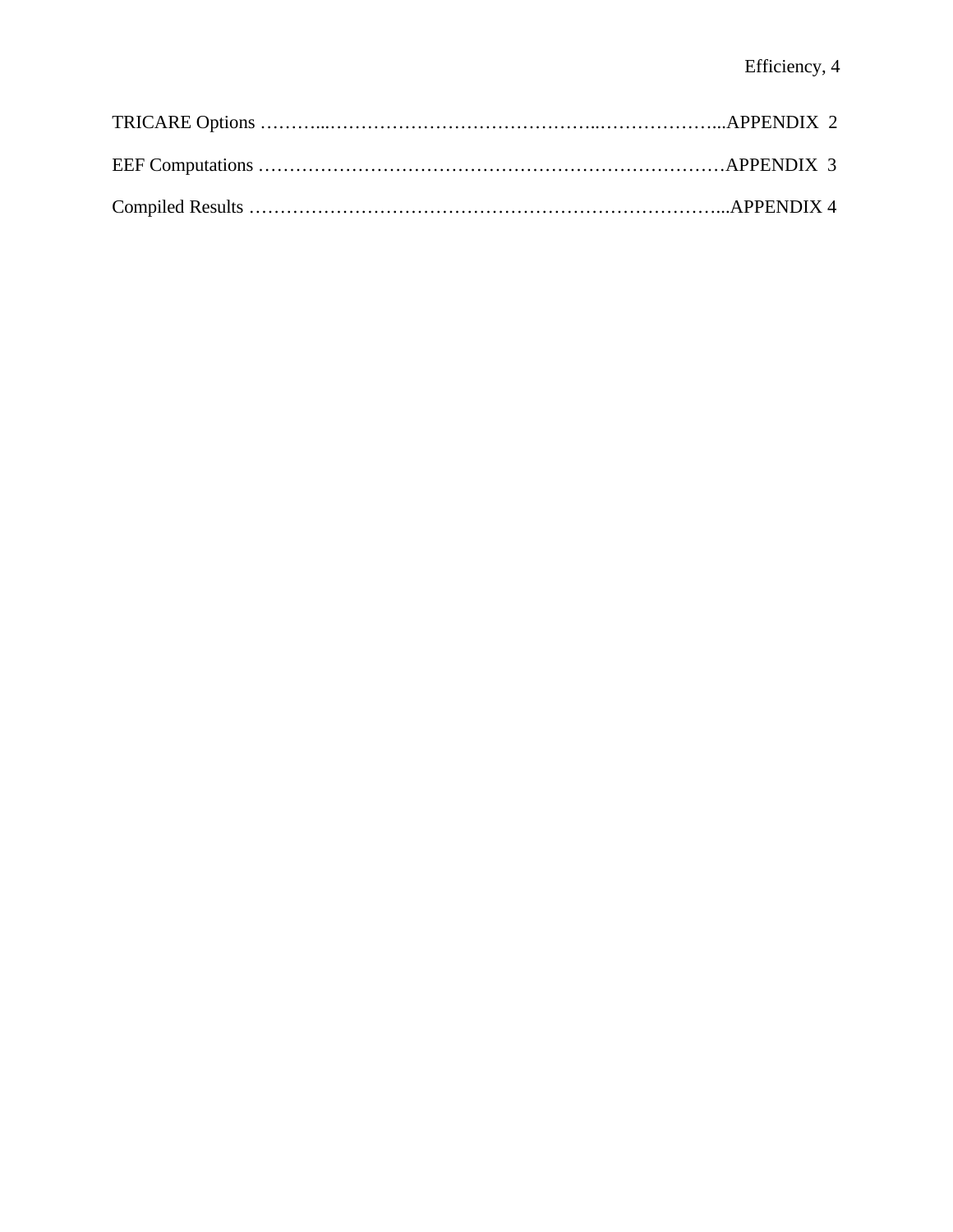## **List of Tables**

**Table 1** Keller ACH's monthly average cost avoidance, profit/loss, and computed EEF for fiscal years 1998 and 1999.

- **Table 2** Keller ACH's trend of the EEF metric for fiscal year 1998 and 1999.
- **Table 3** Comparison of the computed EEF metric for fiscal years 1998 and 1999.
- **Table 4** Comparison of the average monthly cost avoidance for fiscal years 1998 and 1999.
- **Table 5** Comparison of the average monthly profit/loss for fiscal years 1998 and 1999.
- **Table 6** Comparison of the average number of patients per clinic, for fiscal years 1998 and 1999.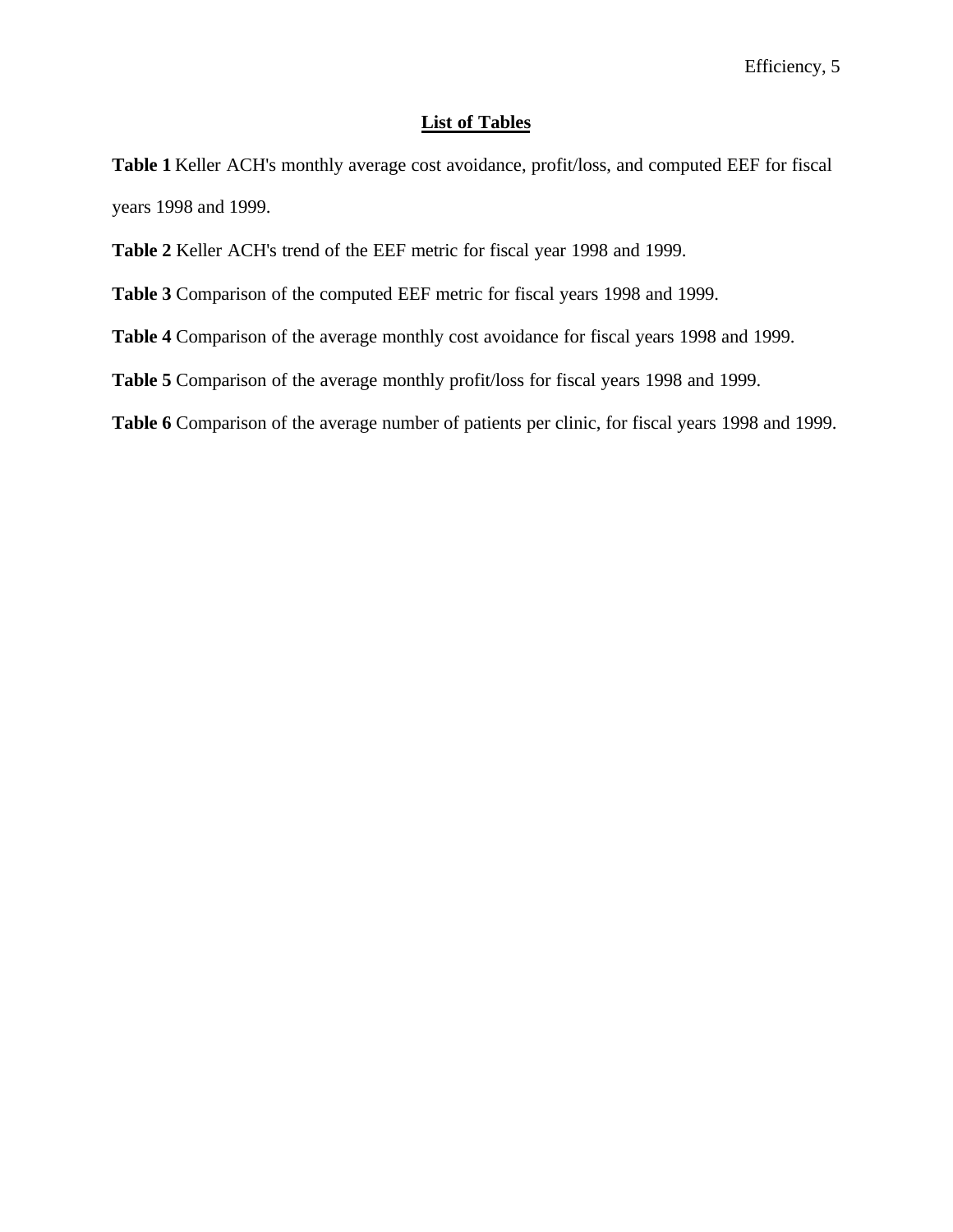## **Introduction**

This research project is designed to produce a methodology to evaluate and improve the efficiency of the Department of Primary Care at Keller Army Community Hospital (ACH), West Point, New York. This study first determines the level of financial, operational, and clinical efficiency of the Department of Primary Care at Keller ACH; then compares the results with the efficiency of similar sized Medical Treatment Facilities (MTF) in the United States Army Medical Command (MEDCOM). Although vast amounts of research on health care efficiency in civilian managed care organizations has been conducted throughout the past decade, very little has been done within Army MTFs or even the Military Health System (MHS). There is no record of this type of research having been performed at Keller ACH.

In today's environment of dwindling resources and increased pressure to stem the rising costs of healthcare, the MHS is faced with unprecedented challenges in accomplishing its mission. The survivability of the MHS largely depends on its ability to provide quality care in the most efficient manner possible. For the purposes of this paper, efficiency is defined as the "maximization of the quality of a comparable unit of health care delivered for a given unit of health resources used" (Griffith, 1995). In other words, efficiency is using the smallest number of units of input possible per unit of output produced, without sacrificing the quality of the output. In order to reduce costs and operate more efficiently, the MHS implemented a managed care model entitled TRICARE.

TRICARE is forcing healthcare executives within the MHS to focus on providing quality healthcare in an efficient manner. The leaders of the MHS are in the process of deciding whether to implement enrollment based capitation (EBC). The intent of EBC is to force MTFs to "provide high quality, appropriate, and cost effective healthcare to their beneficiaries" (EBC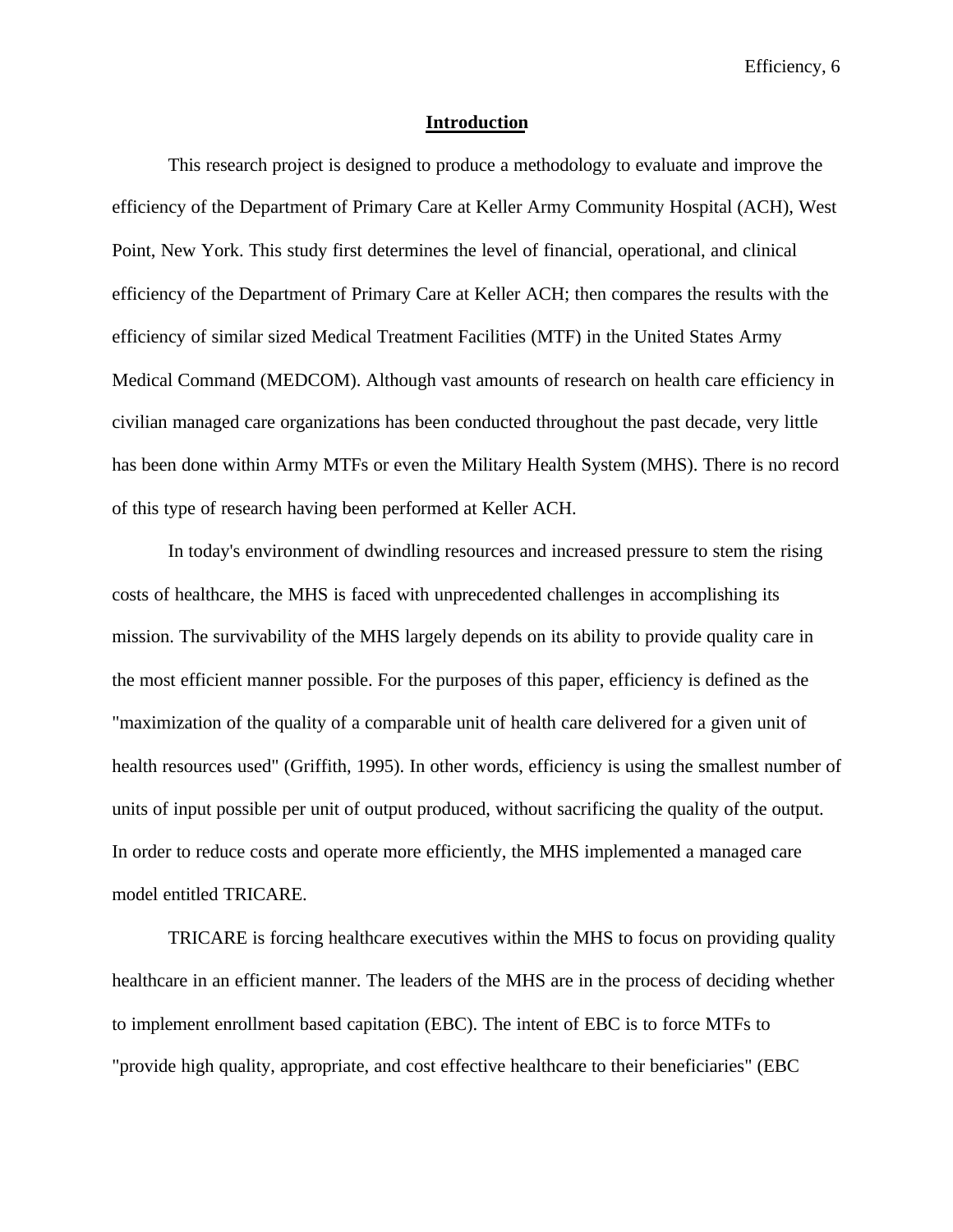Home Page, 1999). As a result of TRICARE and probable implementation of EBC, MTF leaders are searching for methods to measure levels of efficiency so goals and benchmarks can be established to reduce costs while maintaining high quality and access.

The aim of this study is to determine a method to measure efficiency of the Department of Primary Care. This metric will enable the Keller ACH commander and staff (administrative and clinical) to make decisions to better manage costs while maintaining a high level of quality care for the beneficiaries. The information provided by this research will enable the hospital's leadership to identify, establish and measure goals and benchmarks as well as aid them making day to day management decisions or when formulating future hospital policies. Additionally, this study will aid the staff in preparing for EBC.

## **Conditions which prompted the study**

John R. Griffith, the highly regarded author of The Well-Managed Health Care Organization (1995), writes that:

"The ideal health care organization will provide access to all, sound, comprehensive, and appropriate quality of care, please all its patients, and be affordable to its community."

This "ideal healthcare organization" has long eluded health care professionals due to the inherent problems of the "iron triangle" of cost, quality and access. In an attempt to reduce costs, quality suffers and access decreases. On the other hand, in an attempt to improve quality, costs skyrocket and access decreases. Almost any attempt to improve one corner of the iron triangle always seems to have detrimental affect on the other two corners. So what is the solution?

The MHS implemented managed care in order to address and resolve issues of the "iron triangle". This program, entitled TRICARE, is the military's attempt to meet the goals of an effectively managed health care system. The MHS not only learned that the implementation of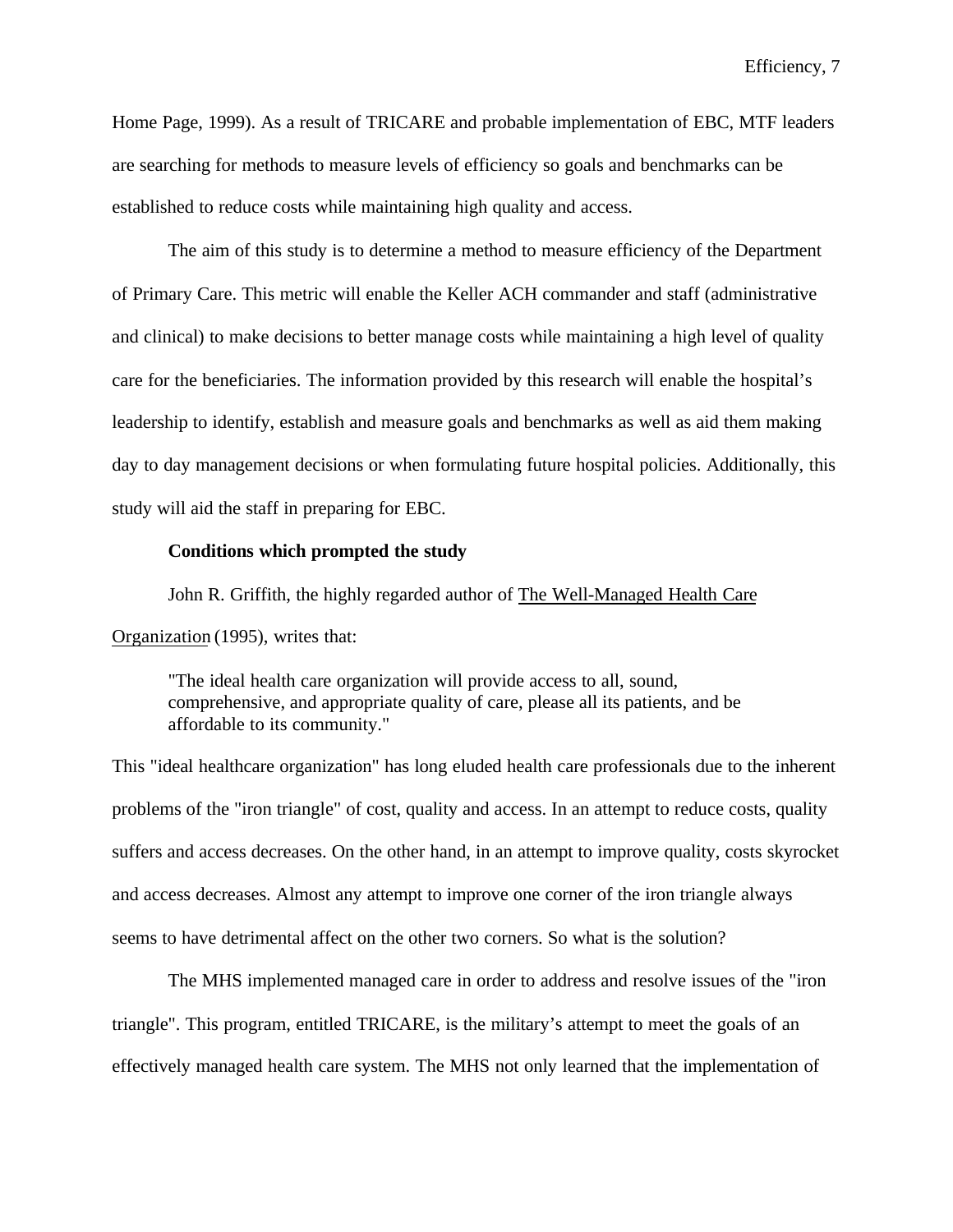managed care was necessary, it also learned that some form of capitation would be necessary in light of shrinking resources and pressures to cut costs. The TRICARE program included plans to institute EBC. Under EBC, MTFs will be budgeted based on the number of TRICARE Prime beneficiaries enrolled at their site. Enrollment based capitation forces the MTF commanders and staffs to "improve resource utilization by changing attitudes where everyone, including health care providers, pursues or provides cost-effective care" (Braendel, 1993).

The MEDCOM conducted a capitation rate study in September 1999 to ascertain how to implement EBC. The purpose of the study was to determine the current costs per beneficiary (member) per month. Under EBC, MEDCOM will determine the per member per month (PMPM) capitation rate based on these costs. Keller ACH was grouped with nine like-sized remote MTFs. The results of the study revealed the PMPM costs range from \$1,451 to \$2,489 with a mean of \$1,602 (See Appendix 1). Keller ACH had the highest cost at \$2,489 PMPM, which is 2.39 standard deviations above the mean compared to other MTFs in its category. Based on these figures, it certainly appears that Keller ACH is operating inefficiently.

As stated above, the MHS is faced with unprecedented challenges in accomplishing its mission under TRICARE and EBC. Although the implementation of EBC has been delayed and its final variation is unclear, it is safe to assume that EBC in some form will greatly influence resource allocation in the future (McGibony, 1999). The survivability of Keller ACH, and the MHS, partly depends on its ability to provide quality care in the most efficiently manner possible. The healthcare executives at Keller ACH are searching for an accurate financial efficiency metric that allows the comparison of MTFs in a capitated managed care environment. This will also enable them to determine the accuracy of MEDCOM's capitation rate study.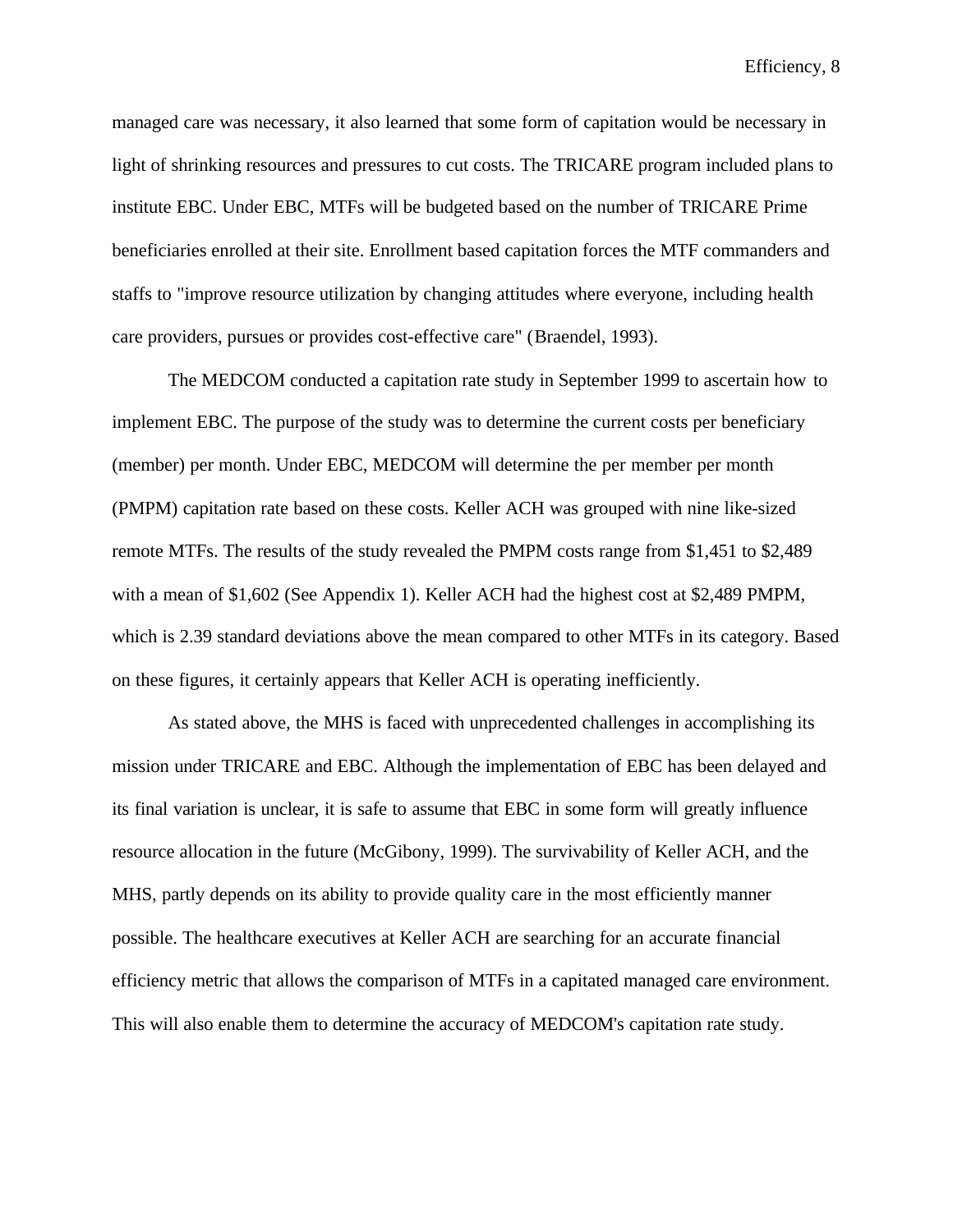Under managed care, or more specifically TRICARE, primary care physicians are responsible for controlling a large portion of the resources - especially in a capitated environment. Primary care physicians control access to expensive treatments and specialists. As a result, primary care physicians are essential in enabling managed care organizations to reduce costs and operate efficiently. For this reason, this study will focus on efficiency in primary care.

## **Statement of the problem**

This study asks the question; how operationally, clinically, and financially efficient is the Department of Primary Care at Keller ACH in performing their mission? After determining the answer to this question, this study then examines how Keller ACH's Department of Primary Care compares to the Departments of Primary Care in like sized MTFs within the MEDCOM. By evaluating the Department of Primary Care's efficiency in performing their mission, Keller ACH's senior leaders can potentially improve efficiencies by identifying, establishing, and measuring goals and benchmarks. This will enable Keller ACH's leadership to be better prepared for the eventual impact of EBC.

## **Literature review**

*Background Information: Civilian Sector Shifts to Managed Care:* Over the course of the past decade, America's health care system has undergone dramatic change. The traditional feefor-service environment was marked by delivery of healthcare that was procedure/test oriented, had high utilization incentives, was biased toward primary care, maintained poor budgeting vehicles, and had extremely high costs and inefficiencies. In fact, costs were so high that they represented one-seventh of the nation's economy (Kongstvedt, 1997). The health care stakeholders (American public, providers, employers, hospitals, and the government) demanded solutions to resolve skyrocketing costs, limited access, and inadequate quality. The response by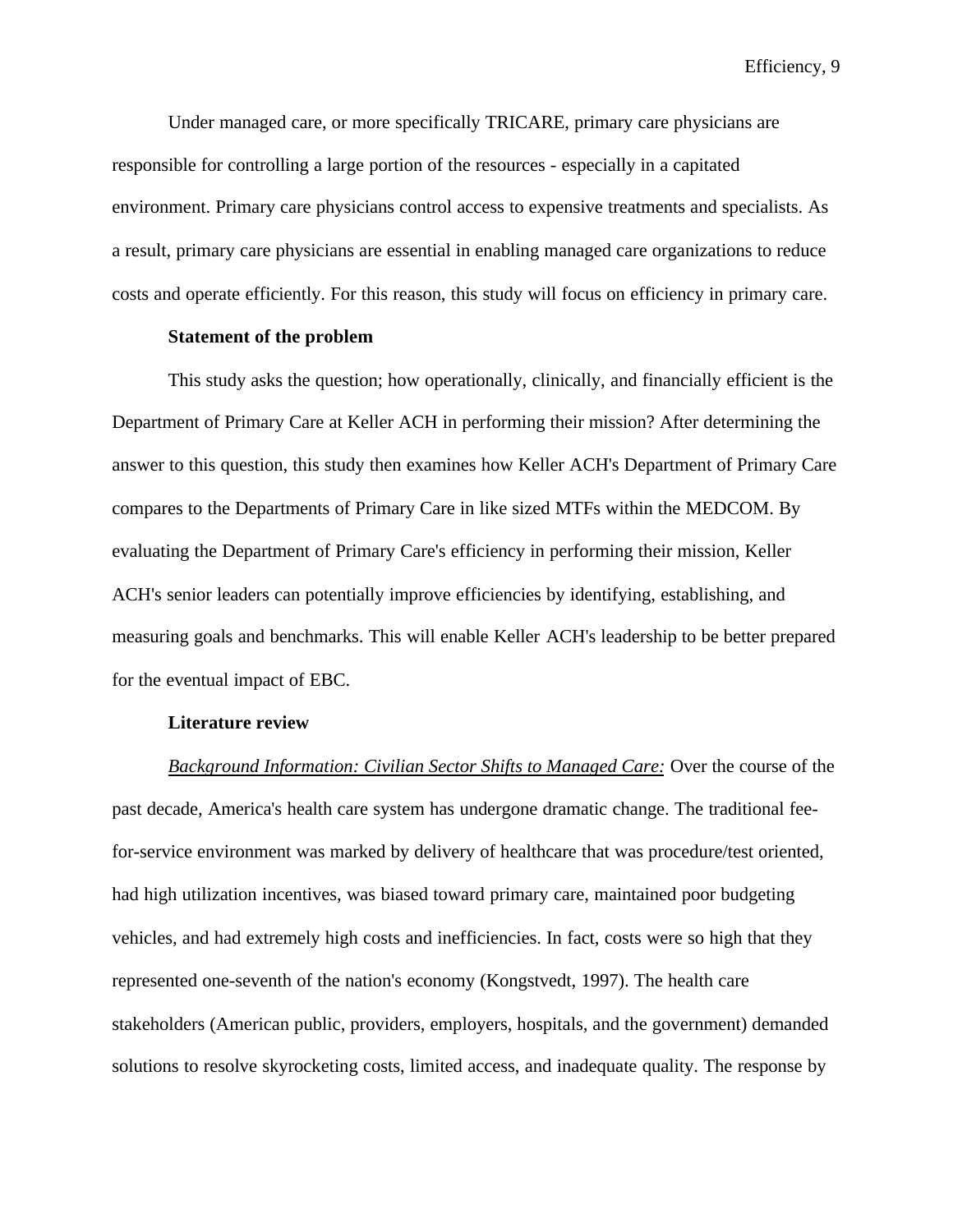the civilian marketplace, as well as the federal government, was to shift toward a proven cost containment mechanism - managed care (Stapleton, 1994).

Managed care is a term that is used to describe many types of health care organizations and modalities of health care delivery. Kongstvedt (1997), MD, FACP, widely considered an expert in managed care, defines managed care as a system of health care delivery that attempts to minimize or manage the cost of health care, while ensuring quality and access. Managed care reverses the economic incentives of traditional fee for service health care, and requires physicians, or their organizations, to assume some of the financial risk of their decisions.

In the managed care environment, physicians are usually compensated on one of many forms of capitation (Kongstvedt, 1997). A basic definition of capitation is the prepayment for services on a per member per month (PMPM) basis that may be varied based on factors such as age or gender of the enrolled population (Wehrwein, 1997). Capitation is intended to eliminate the fee-for-service incentive to see many patients and instead, aligns the financial incentives of the physicians with the financial incentives of the managed care plan.

In a capitated environment, physicians are responsible for providing all of the health care needs to their beneficiaries for a pre-established PMPM capitated rate. The physicians are paid the PMPM rate regardless of the level or cost of services provided. Kongstvedt (1997) states that physicians are caught between pressures to reduce costs on the one hand and the need to satisfy the desires of patients on the other. Patients may question whether the physicians have their best interest at heart in light of the financial incentives to limit resource consumption.

The are many ardent supporters of capitation and just as many critics. Supporters believe that capitation rewards physicians for concentrating on less expensive preventive medicine as opposed to high-cost curative care. Furthermore, physicians are rewarded financially for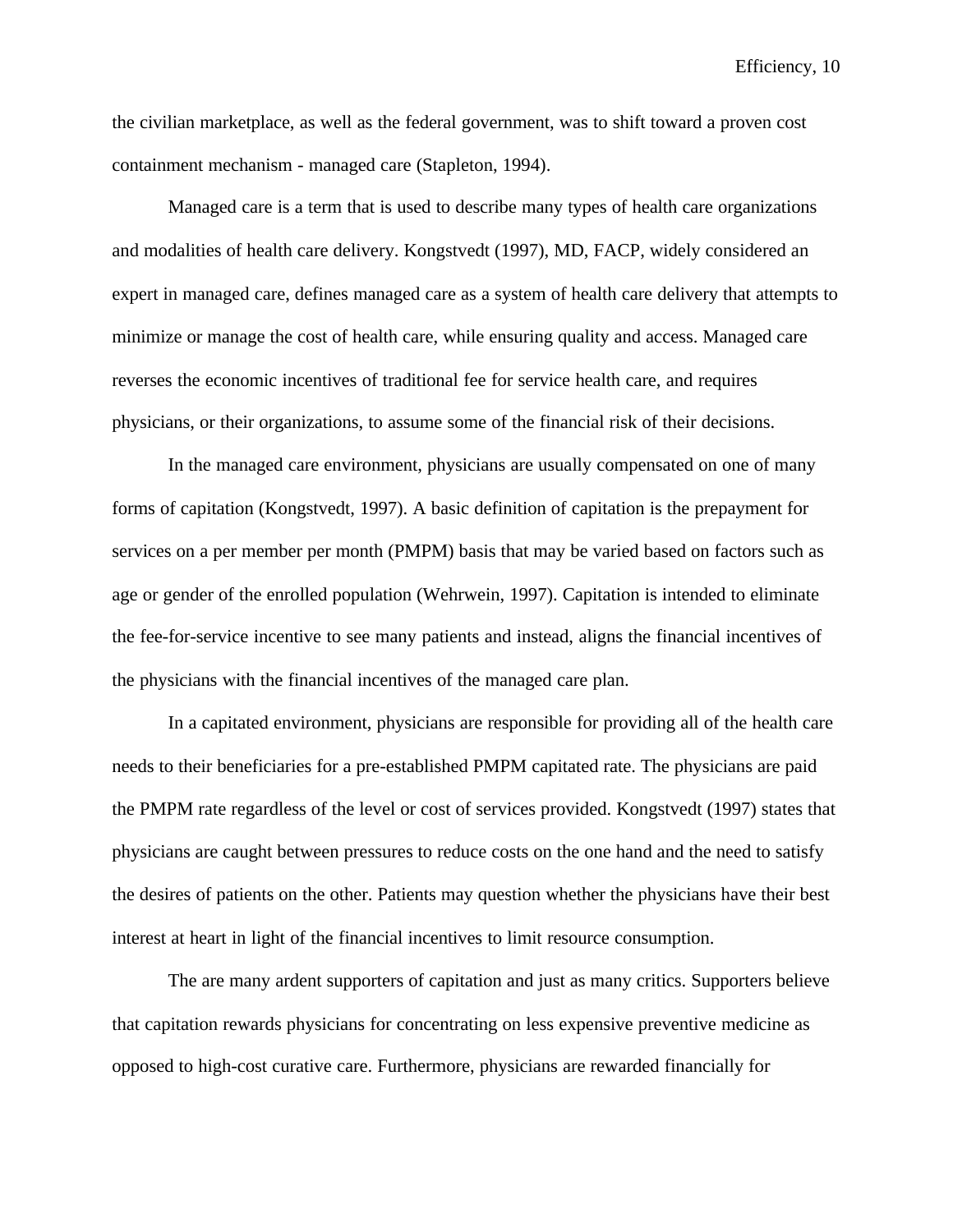managing the total health of each patient instead of providing episodic care. Critics argue that capitation creates an incentive for the physicians to enroll as many beneficiaries as possible in order to maximize their profits. This mentality may create inordinate physician-to-patient ratios and has the potential to cause quality and access problems. Critics also argue that physicians are rewarded for not providing diagnostic tests or treatments that a patient might truly need because the services are costly and ultimately minimize profits.

Managed care has definitely changed the face of health care within the United States. The implementation of capitated physicians has changed the focus to cutting costs, while maintaining quality. There are many different types of capitation. As Alan Hillman, MD, MBA, Director of the Center for Health Policy at Pennsylvania University's Leonard Davis Institute of Health Economics stated, "there is just no generalizing about capitated payment schemes these days: if you have seen one of them, you have seen one of them" (Wehrwein, 1997). But it is important to note that "there are more positives than negatives with capitation and that, when executed properly, capitation is a win-win situation for patients, doctors, and [managed care plans]" (Sheehan, 1997).

*Background Information: MHS Shifts to Managed Care:* The MHS was not immune to cost, quality, and access problems occurring in the civilian sector. An early attempt to reduce healthcare costs and improve access and quality in the MHS started when the United States Congress initiated the Civilian Health and Medical Program of the Uniformed Services (CHAMPUS). In 1963, Congress implemented CHAMPUS to ease the burden on the military health care system. Under the original structure, dependents of active duty military personnel, and military retirees and their families, could use civilian medical services. Beneficiaries of this system paid an annual deductible as well as a percentage of the actual medical bills. The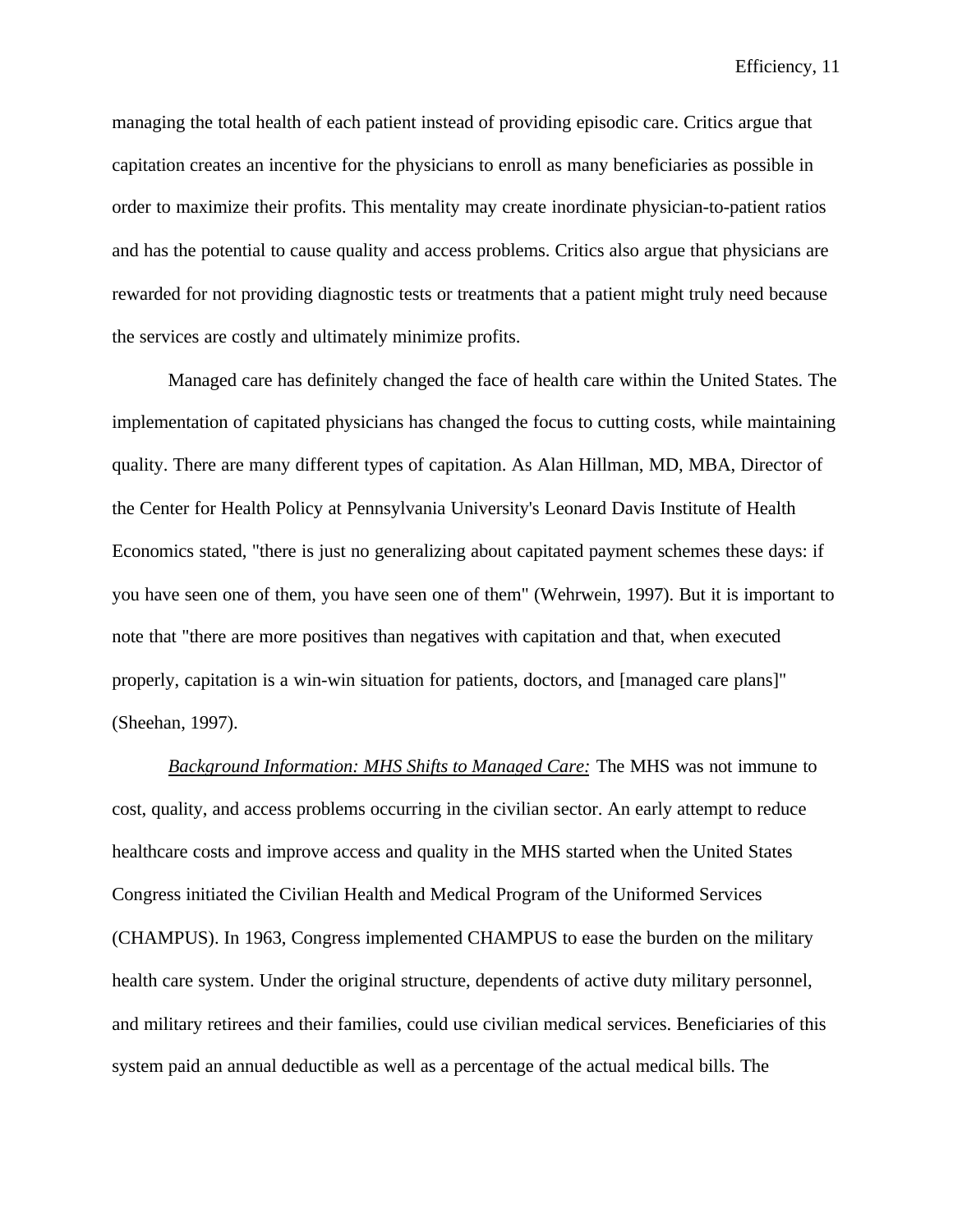government covered the remaining costs. Covering these costs became unmanageable because the MTFs were not financially responsible for referring patients to other MTFs or civilian health care facilities.

As a result of escalating military health care expenditures, the Department of Defense (DoD) established the CHAMPUS Reform Initiative (CRI) as a five-year demonstration project in 1988. The primary goals of CRI were to improve beneficiary access to care, increase satisfaction with military health benefits, maintain the quality of care provided, and contain health care costs (TRICARE Southwest, 1998). Under this initiative, the Congress mandated that individual services be responsible for their own CHAMPUS expenditures and CHAMPUS payments made to hospitals were changed from billed charges to diagnostic related groups (Braendel, 1990). As a result, the military Surgeons General, and their respective medical departments, had to become more aware of and accountable for their use of resources. This was the beginning of the shift to managed care.

TRICARE evolved from the DoD CRI managed care demonstration programs (TRICARE Southwest, 1998). TRICARE is the military's attempt to meet the goals of an effectively managed health care system. The program relies heavily on a commercial contractor to develop and manage private sector health care provider networks and services. Beneficiaries use this network when care is not readily available in an MTF. TRICARE is a triple option program, which includes Prime, Extra, and Standard. A description of each option is contained in Appendix 2.

*Enrollment Based Capitation (EBC):* The MHS not only learned that the implementation of managed care was necessary, it also learned that some form of capitation would be necessary in light of shrinking resources and pressures to cut costs. The TRICARE program included plans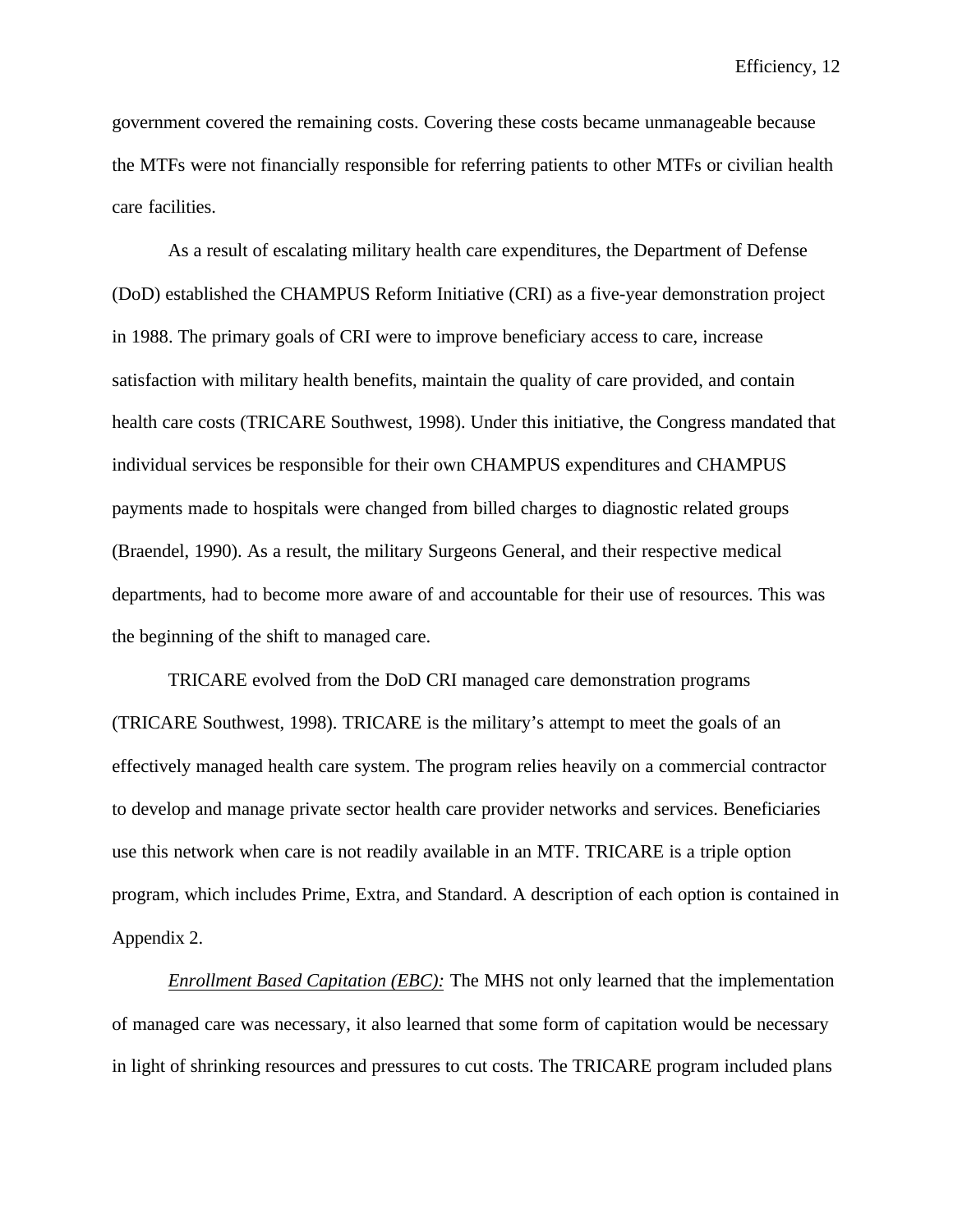to institute capitation in order to force the MTF commanders and staffs to "improve resource utilization by changing attitudes where everyone, including health care providers, pursues or provides cost-effective care" (Braendel, 1993).

TRICARE's capitation program is enrollment based capitation (EBC). Enrollment based capitation is the system that could potentially drive the distribution of Defense Health Program dollars to the military services based on the number of TRICARE Prime enrollees at the specific MTF. Enrollment based capitation has three primary features: funding, purchasing, and selling (Campbell, 1998).

Funding refers to the budget or the exact amount of dollars given to an MTF to conduct its mission of providing health care services. These funds are allocated based on the number of TRICARE Prime enrollees - the more TRICARE Prime enrollees, the bigger the budget allocated to the MTF to provide health care services. This is one reason it is critically important for the MTFs to encourage their patients to enroll in TRICARE Prime instead of using TRICARE Standard or Extra.

Funding is adjusted if the MTF purchases or sells health care services to or from another health care organization. For instance, an MTF may not have the staff or equipment to provide a specific procedure, so they refer the patient to another MTF or civilian health care organization. The cost of the referral is paid for directly out of the referring MTF's budget. On the other hand, selling of health care services refers to any services provided by the MTF to external customers. External customers include other MTF TRICARE Prime enrollees, individuals in TRICARE Standard or Extra, Medicare patients, and various other categories that are not the MTFs TRICARE Prime enrollees (EBC Home Page, 1999). The MTF can earn revenue by providing care to these external customers as long as the TRICARE access standards are being met for the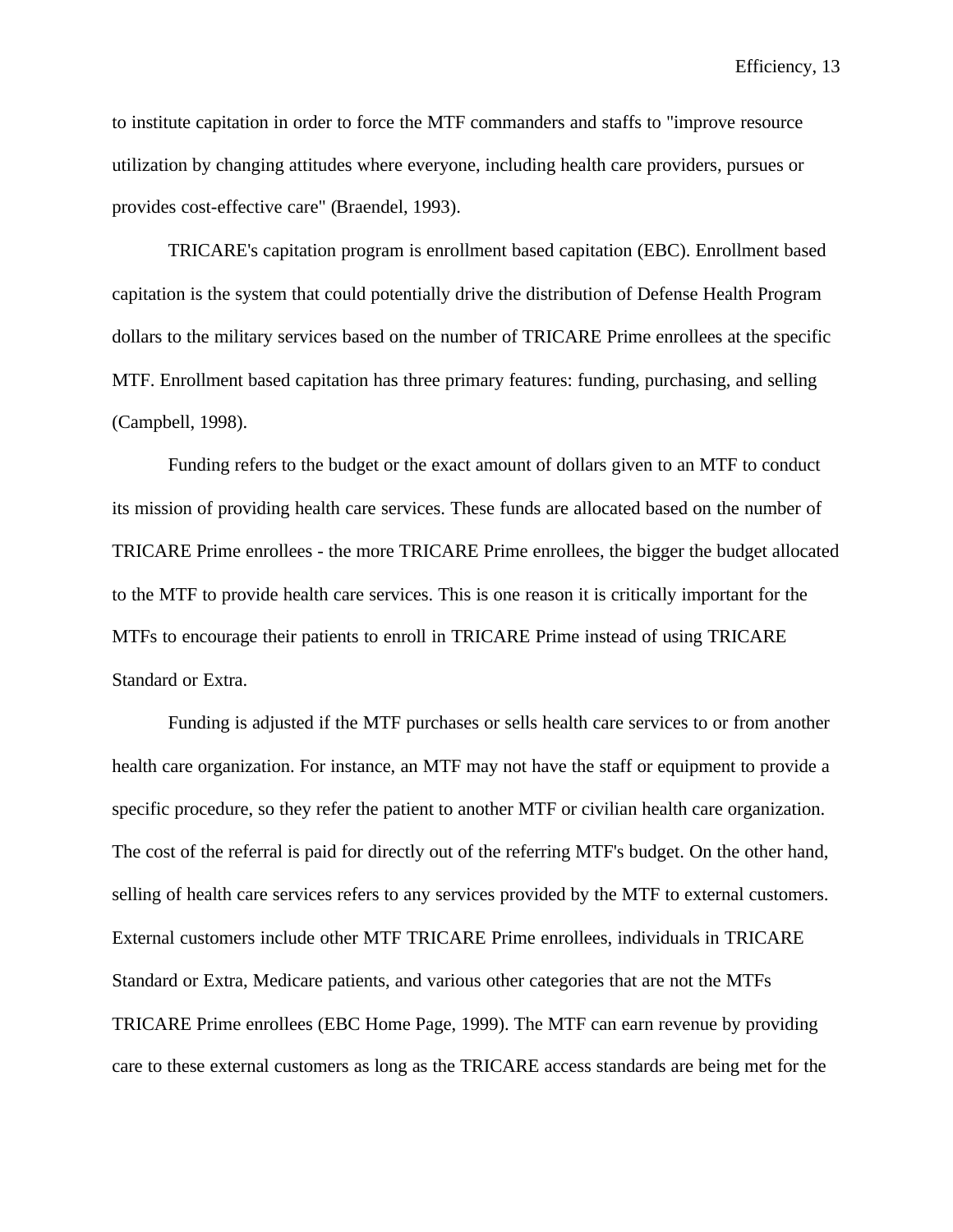Prime enrollees. The prices charged are based on the Medical Expense Performance and Reporting System-based incremental costs of providing the care (EBC Home Page, 1999).

*Measuring Efficiency:* Reinhardt Priester (1997), MD, and Associate for Health Policy at the Health Center at the Minnesota Center for Health Care Ethics, submits that one of the five essential goals used as benchmarks for evaluating managed care is the promotion of efficiency. He further suggests that promotion of efficiency has two dimensions: minimizing the cost of whatever services are provided and choosing the set of services that lead to the maximization of benefits over costs. This literature review first reviews the tools and systems that organizations must have in place to promote efficiency, and then investigates how these organizations use the tools and systems to measure efficiency.

Much of the existing literature discusses various tools and systems that organizations must have in place or can implement in order to measure efficiency. Ruffin (1994) argues integrated information systems enable an organization to become more efficient because these systems can identify the exact costs of care, unnecessary costs variations in those costs, and identify new processes of care to reduce unnecessary administrative and clinical costs. Integrated information system enable healthcare organizations to reduce expenses and inefficiencies by providing the ability to monitor and document care being delivered and ultimately improve decision support (Rosenstein, 1999). Information systems aid an organization in conducting Activity-based costing (ABC).

Activity-based costing assesses the costs associated with specific activities and resources and links those costs to specific internal and external customers of the healthcare organization in order to determine the exact costs associated with each patient (Player, 1998). Non-health care industries have been using ABC techniques for decades. Activity-based costing facilitates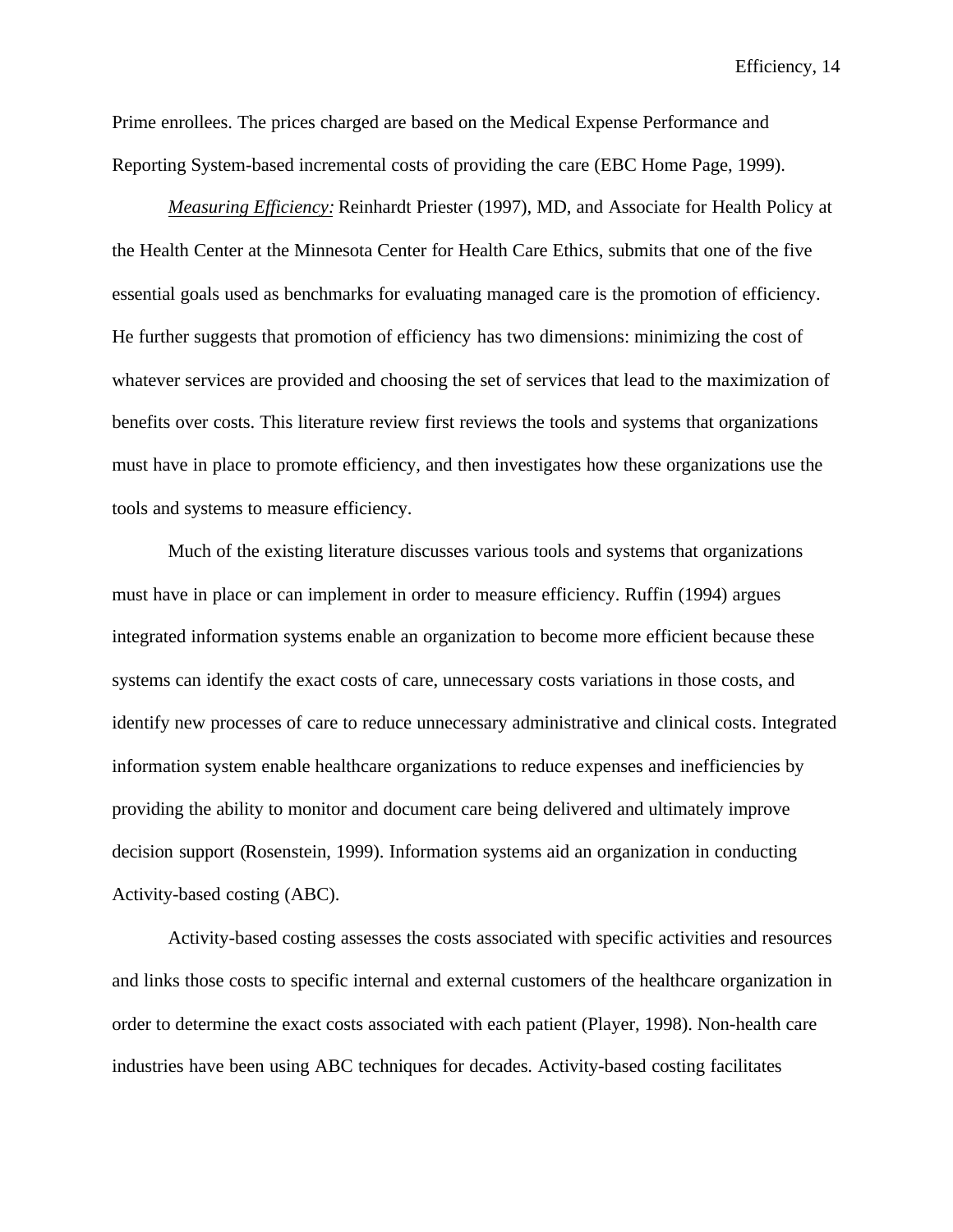planning, benchmarking, reimbursement rates, service line costs, and business process reengineering. By using ABC, organizations can evaluate efficiency, eliminate unnecessary costs, and plan for change.

Udpa (1996) conducted a study at a hospital comparing conventional costing with ABC in determining the cost of conducting DRG 1 and DRG 2. Udpa found that using this hospital's conventional methods the total cost of conducting DRG 1 and DRG 2 was \$9,439 and \$3,409 respectively. On the other hand, using ABC Udpa found that the total cost for DRG 1 and DRG 2 was \$11,531 and \$3,256 respectively. St. Joseph's costs undercosted DRG 1 by 22.16% and overcosted DRG 2 by 4.47%. By using the ABC costing method, Udpa was able to "trace the overhead costs to each DRG/patient based on consumption of activity resources and thus obtain more accurate cost data" (Udpa, 1996). As can be seen, ABC provides more accurate product cost information than does the conventional costing method. The ABC approach is especially important in the healthcare industry in which planning and controlling the costs of services directly impact the ability to provide quality healthcare efficiently (Chan, 1993).

The Government, and more specifically the MHS, has long had difficulty in effectively measuring efficiency because they are using antiquated accounting procedures (Vann, 1997). Even managed care organizations "that are able to measure critical costs still enroll below the marginal cost because of poor communication and mistrust of the numbers" (Grazier, 1999). For this reason, it is critically important that healthcare organizations have a multidisciplinary team to make decisions based on data.

Studies have indicated that a multidisciplinary approach is essential to making management decisions to provide cost-efficient high quality care. In 1997, MedSpan, a rapidly growing Physician Hospital Organization (PHO) in Connecticut, implemented a Medical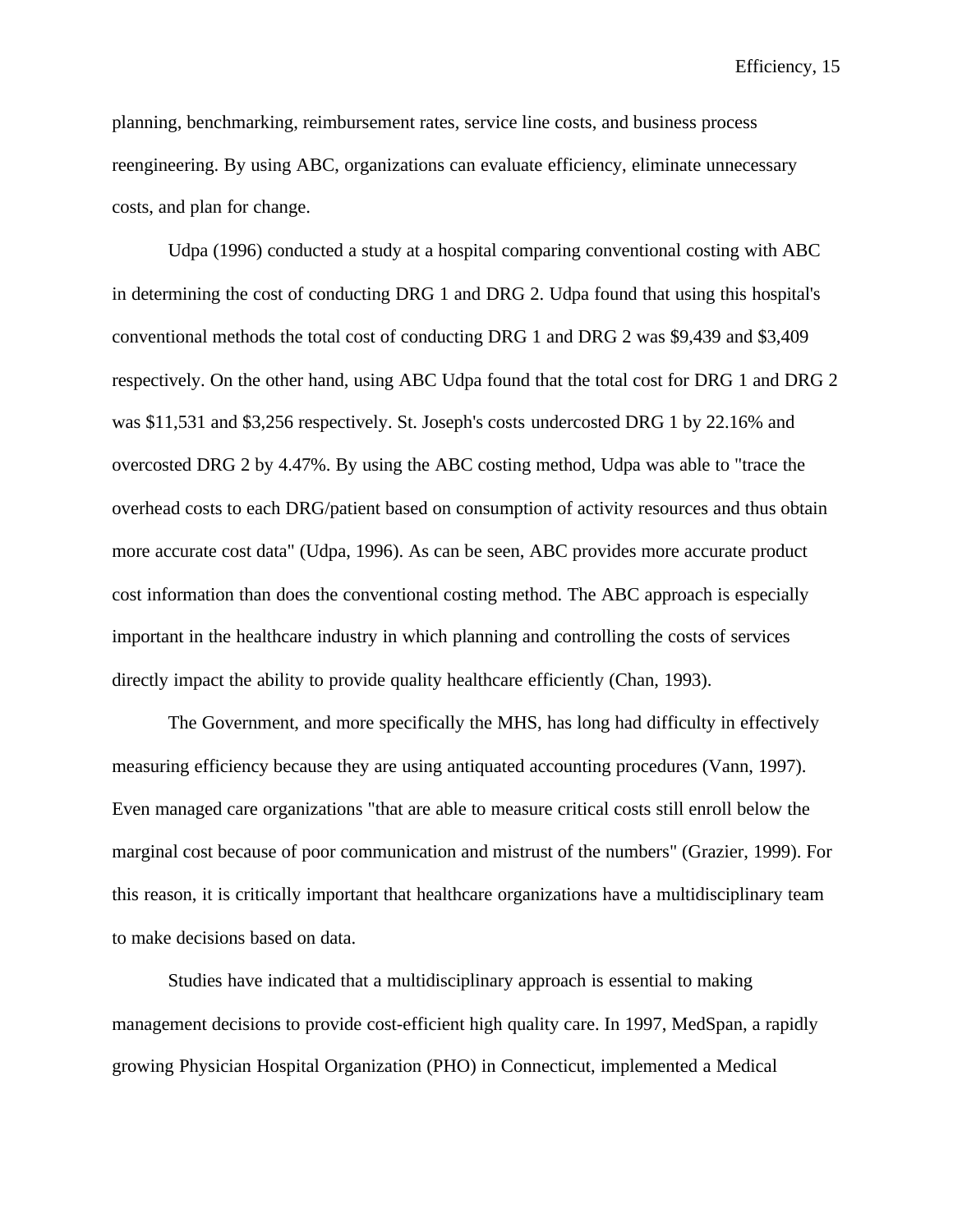Management/Quality Management Committee (MM/QMC) to make policy decisions to improve and promote high quality care in the most cost-effective manner. The MM/QMC committee includes MedSpan board members, administrative staff, patients, and providers. The MM/QMC also has nine subcommittees (cardiology, mental health, substance abuse, obstetrics/gynecology, general medicine, pediatrics, surgery, credentialing, and pharmaceutical/therapeutics) that make recommendations regarding their area of specificity. (Cook and Wetstone, 1997).

The results of using this multidisciplinary approach to make policy decisions enabled MedSpan to maximize quality and improve efficiency. For instance, based on recommendations of the MM/QMC, some examples of what MedSpan has achieved are as follows: the average length of stay (ALOS) for vaginal deliveries was reduced from 2.3 to 1.7 days; the ALOS for mental health/substance abuse patients was reduced from 11.3 to 9.1 days and days per 1000 plan members was reduce from 75 to 43; general medicine guidelines have been developed and distributed reduce costs while maintaining quality; cardiology practice guidelines for cardiac stress testing resulted in a reduction of improper utilization as well as a reduction in overall costs (Cook and Wetstone, 1997).

In 1995, Horn conducted a study of the implementation of Clinical Practice Improvement (CPI) that involved a multidisciplinary team approach in designing studies, analyzing data, and developing more efficient forms of treatment. Specifically, Horn found that by using the CPI multidisciplinary approach pharmaceutical costs decreased from \$585 to \$288 for low severity illnesses, \$883 to \$477 for medium severity illnesses, and \$1,376 to \$713 for high severity illnesses. This multidisciplinary approach has "proven to be effective in reducing cost and improving outcomes" (Horn, 1995).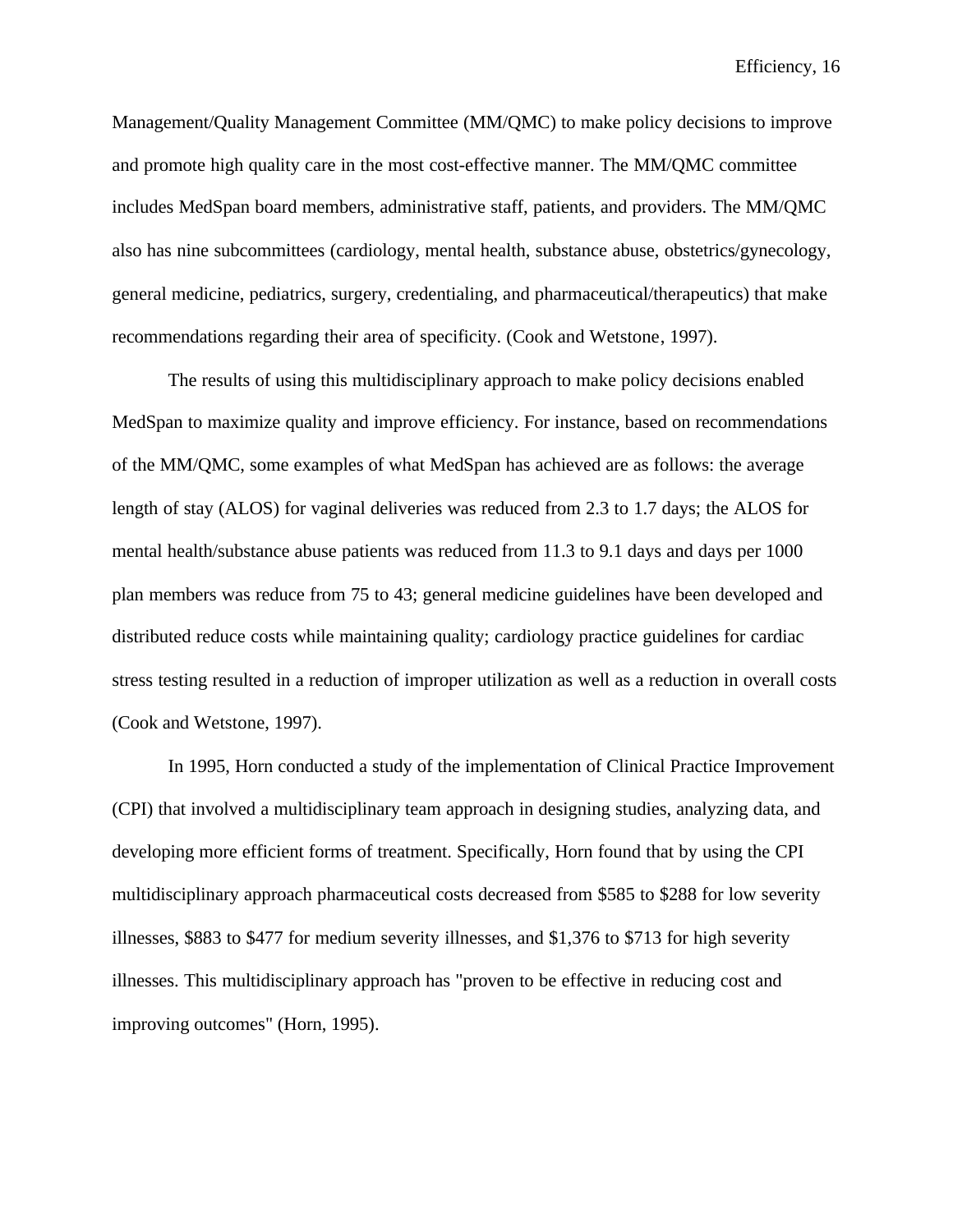Once an organization has integrated information systems in place to capture data and multidisciplinary teams to analyze and make decisions based these data, it is then able to establish performance measurements that can be used to establish goals or benchmarks. The current literature revealed two techniques that have been widely employed to measure efficiency. These techniques include break-even analysis and data envelopment analysis (DEA).

Break-even analysis is normally used for making investment decisions and estimating profitability. This type of analysis shows the relationship between an organization's production function (which determines costs) and the price charged for the product (which determines revenues). The break-even point is where the revenues are equal to the total expenses. (Gapenski, 1992).

Van der Wall and Smithwick (1997) conducted an economic break-even analysis of dental care delivery. The model they developed used break-even analysis to determine the maximum level of care provided for the limited funds available. By analyzing the total revenues and total costs they were able to determine the number of treatments they must provide to breakeven as well as how to maximize their profits (total revenues minus total costs). This break-even analysis could be easily translated for use in the primary care arena. However, it is based on a fee for service payment mechanism. (Van der Wall and Smithwick, 1997).

Boles and Fleming (1996) conducted a break-even analysis under the managed care capitation environment. They had to slightly modify the traditional model of break-even analysis to conform to the capitated environment. The model Boles and Fleming developed assumed total revenue to be constant because of the fixed number of enrollees, while the total costs are assumed to increase as utilization of services is increased. This model may be useful to measure and track efficiency by enabling leaders within the organization to "anticipate how growth in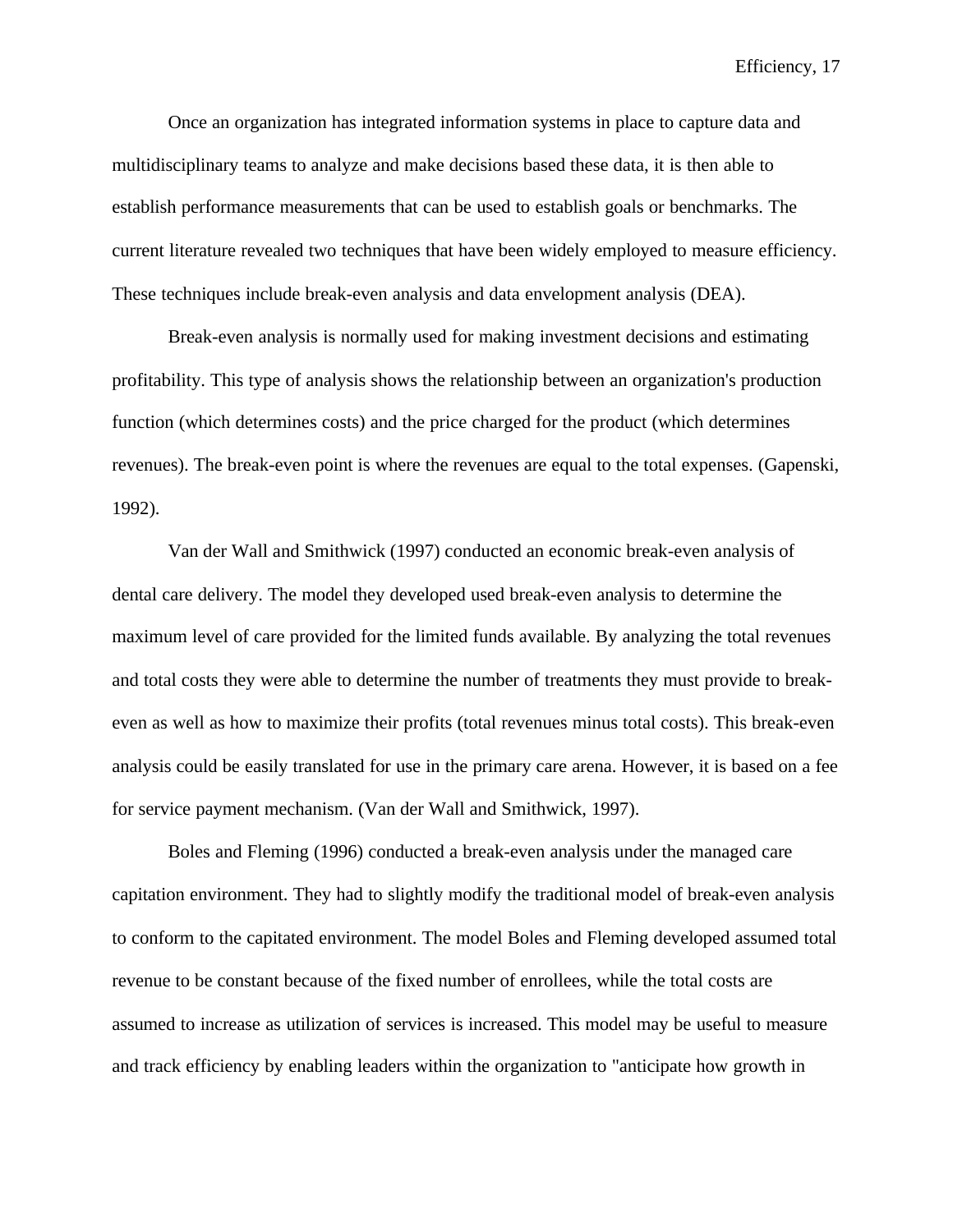enrollments is likely to effect profitability at various levels of utilization" (Boles and Fleming, 1996).

Another tool used to measure efficiency is data envelopment analysis (DEA). Data envelopment analysis is a "tool that uses linear programming techniques to search for optimal combinations of inputs and outputs based on the actual performance" (Lynch and Ozcan, 1994). The DEA program identifies a group of optimally performing individual services that are defined as efficient and assigns them a score of one. These efficient services are then used to develop an efficiency frontier or data envelope against which all other services are compared. It is important to note that the DEA technique can be used to identify and compare both individual services and the overall performance of a hospital (Lynch and Ozcan, 1994).

Bannick and Ozcan (1995) conducted an efficiency analysis comparing the Department of Defense (DoD) and Veterans Affairs (VA) hospitals using DEA. They used two measures of performance output (inpatient days and outpatient visits) and six measures of resource input (capital investment in operational beds, service mix intensity, supplies, and three components of labor - providers, nurses and support staff). The results indicated that the DoD hospitals, on average, operated more efficiently than the VA hospitals. Bannick and Ozcan also found that there was no significant difference in levels of efficiency among service components within the DoD. However, they did find that Army hospitals were more efficient in using service mix and provider labor.

Dittman et al. (1991) used DEA to measure efficiency in acute care hospitals. While they did find the technique useful in comparing levels of efficiency between hospitals, they did find some limitations. The biggest limitation was the fact that "efficiency scores are relative and are based on the performance of the other hospitals being compared" (Dittman et al., 1991).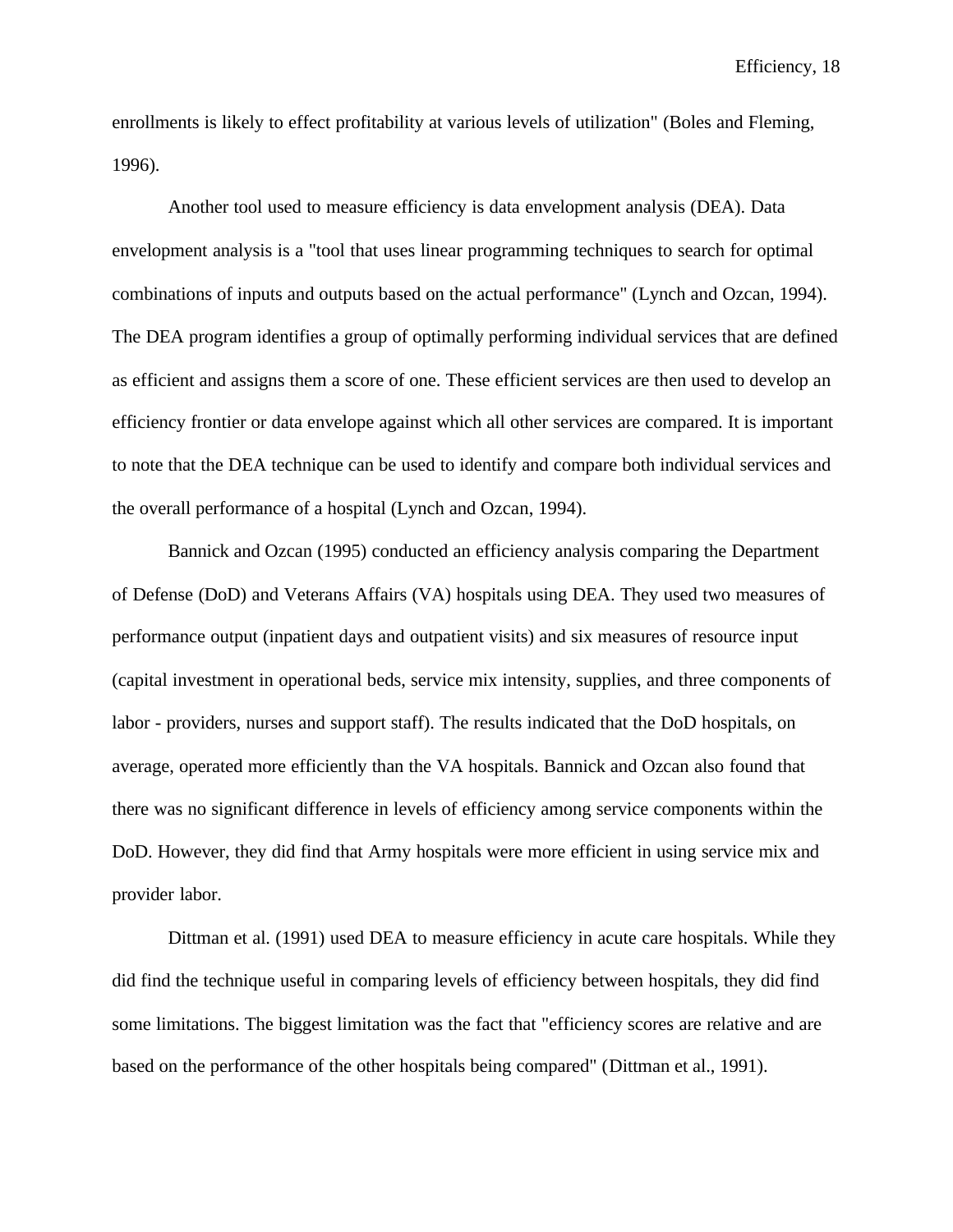Furthermore, the efficiency rating "assumes a causal impact of the inputs and outputs…and inclusion of additional inputs and outputs could modify the relative efficiency scores and/or help explain the differences" (Dittman et al., 1991). Nevertheless, the DEA methodology can be used to measure and compare efficiencies of service lines between hospitals. Healthcare executives can influence and manipulate the levels of inputs and outputs to achieve greater levels of efficiency.

A review of the literature specific to the MHS yielded a study performed by Goodman et al. (1998). Goodman et al. developed the economic efficiency factor (EEF) to evaluate and compare service line management and to provide a financial tool to identify the Medicare level of effort (LOE) by service line to show the LOE contribution to business practices. The EEF is a financial tool that measures the value of patients seen and treated in an MTF in dollars versus the cost of providing the health care services (Goodman et al., 1998). The EEF is calculated by using data from various information systems internal to the MHS. This tool can aid the commanders and staffs within the MHS in evaluating efficiency and determining where cost saving can be realized.

There are two studies in particular where Goodman et al. used the EEF to evaluate efficiency. The first study evaluated the efficiency of several product lines at six MTFs. In this study the authors demonstrated how these six MTFs differed cost-wise in their ability to provide the specific product lines (Goodman et al., 1998). This allowed the six MTFs to communicate with one another in order to change policies and procedures to achieve improved efficiencies. The second study used a slightly modified version of the EEF to analyze staffing and staffing ratios in the United States Army Dental Command (DENCOM). Through the use of the EFF, the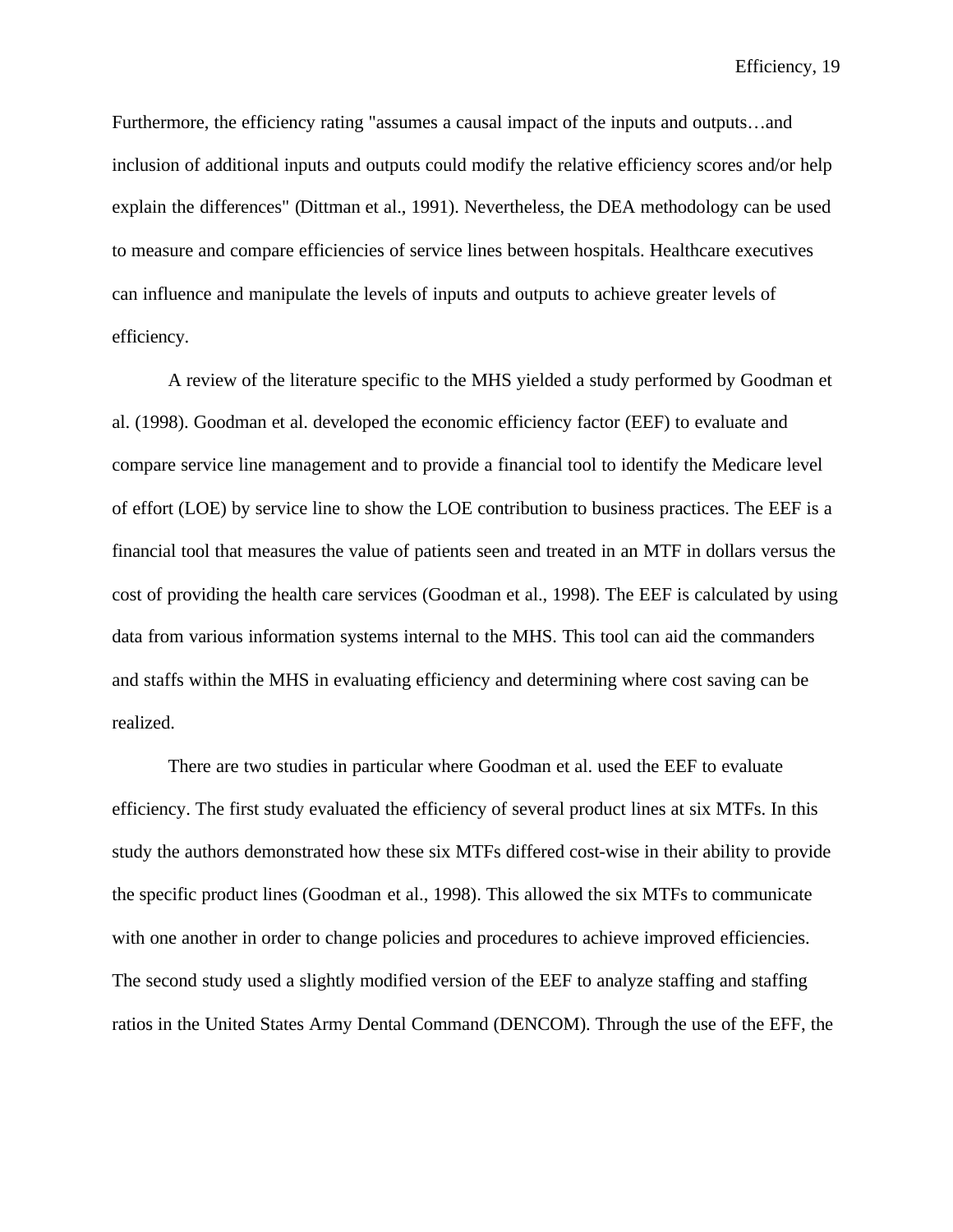DENCOM was able to identify a more efficient method in assigning enlisted soldiers and assistants per dentist (Goodman et al., 1998).

The EEF provides a method to measure efficiency in product lines and compare the efficiency between MTFs. By using the EEF, "MTF leaders can achieve significant improvement in their facilities' overall financial efficiency" (Goodman et el., 1998). By using the EEF, commanders and their staff may identify the least efficient services and focus efforts toward making changes to policies and/or procedures to obtain the greatest "bang for the buck".

### **Statement of Purpose**

The primary purpose of this study is to evaluate the operational, clinical, and financial efficiency of the Department of Primary Care at Keller ACH using the EEF. The dependent variable for this study is efficiency. Efficiency is define as the "maximization of the quality of a comparable unit of health care delivered for a given unit of health resources used" (Griffith, 1995). Simply put, efficiency can be defined as getting the biggest "bang for the buck" providing the highest amount quality healthcare services for every single dollar that Keller ACH spends. There are four independent variables for this study: 1) the number of outpatient visits; 2) ambulatory weighted units; 3) CHAMPUS Maximum Allowable Charges (CMAC); and 4) total costs for each service line. The data for this study will be drawn from Medical Expense Performance Reporting System (MEPRS), the TRICARE CMAC Homepage, and the Ambulatory Data System (ADS).

Once the levels of efficiency in Keller ACH's Department of Primary Care are determined, the supporting objective and secondary purpose of this study is to compare those levels with that of the Departments of Primary Care in like-sized MTFs within the MEDCOM. This will enable the Keller ACH leadership to recognize which areas within the Department of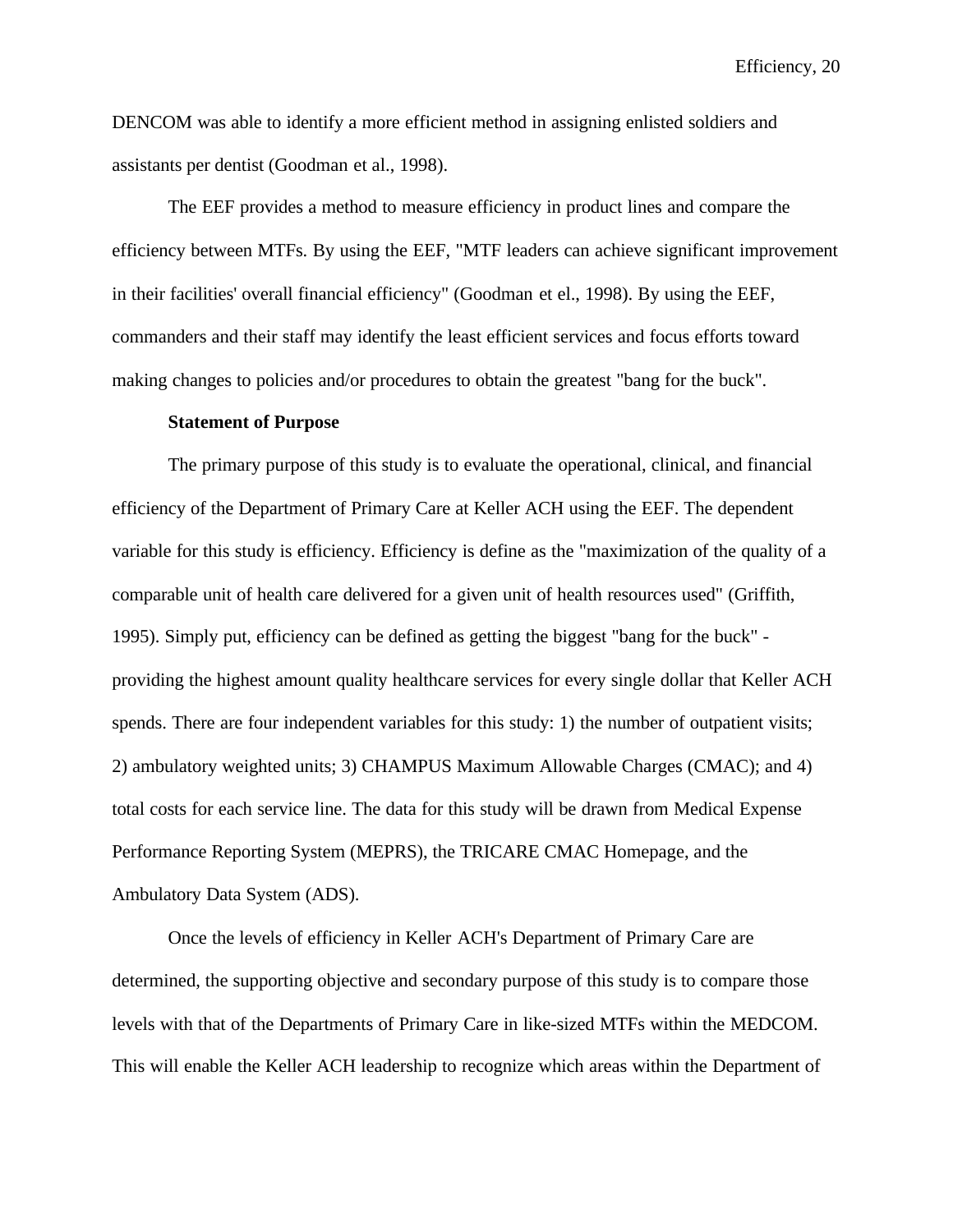Primary Care are not operationally, clinically, or financially efficient. As a result, they can identify, establish and measure benchmarks and goals to maximize efficiency as well as to be better prepared for EBC.

## **Methods and Procedure**

*Study Design:* This quantitative study of the efficiency of the Department of Primary Care is descriptive in nature - it is designed to determine the who, what, when, where, and how much of a particular variable exists (Cooper and Schindler, 1998). In this study, the variable of interest is efficiency. This study is longitudinally designed by virtue of the fact that the EEF is calculated for each month in fiscal year 1998 and 1999. Using the longitudinal design provides the ability to view the efficiency of the clinics within the Department of Primary Care over an extended period of time. This enables the identification of the current efficiency as well as trends over the past two fiscal years.

*Assumptions:* There are two assumptions that are relevant for the EEF study:

1) The standard CMAC reimbursement rate is sufficient for calculating the estimated cost avoidance (outpatient revenue) for the hospital and clinical care. Because the rate is standardized, it will allow comparisons across all MTFs within Keller ACH's category (Goodman et al., 1998).

2) Outpatient revenue generated in the EEF formula is truly cost avoidance. MTFs are obviously not in the business of generating revenue. Instead, by performing the clinical services in-house, the MTF is avoiding the cost of having to pay a civilian provider for performing these services.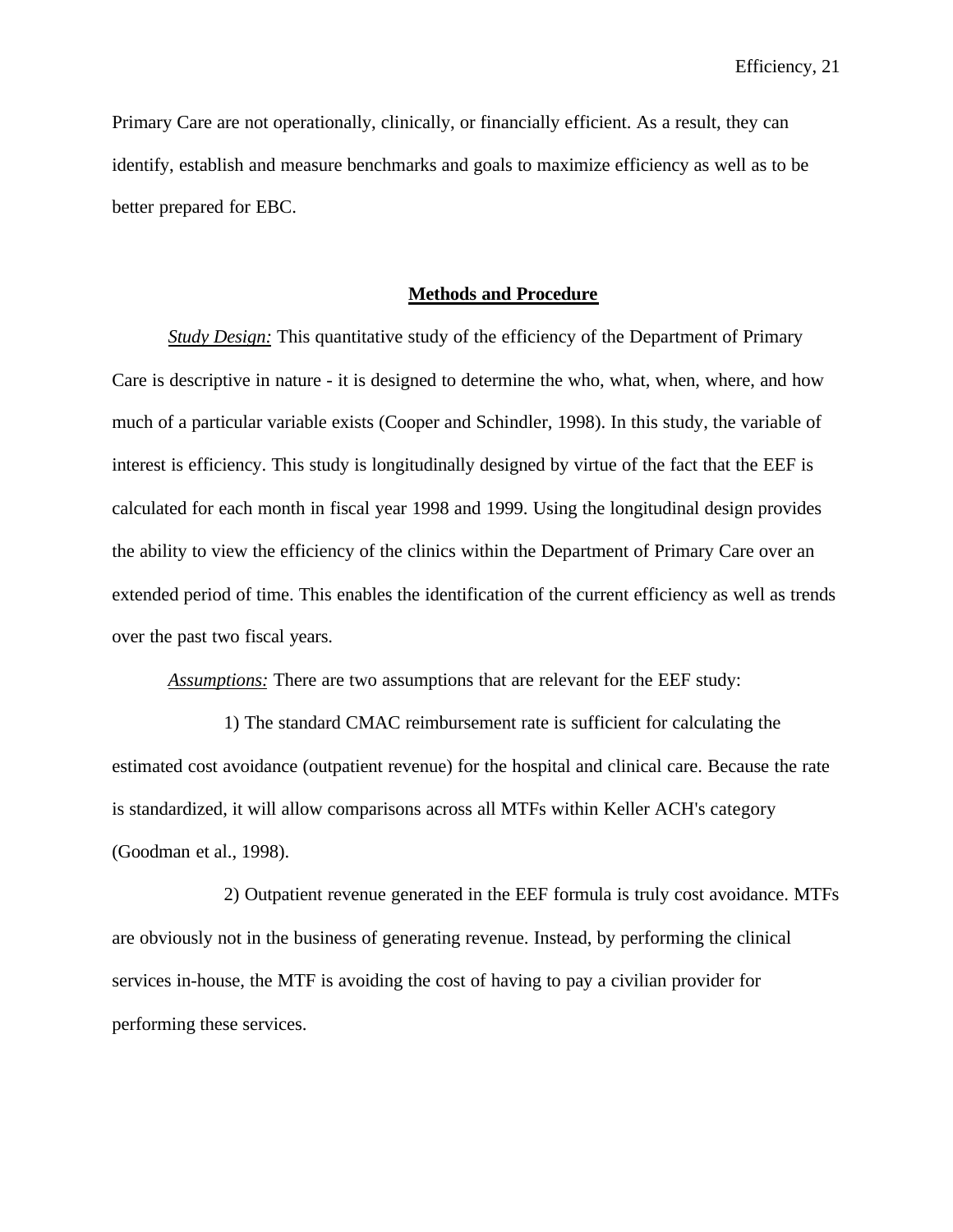*Data Sources:* The data sources used for this study include:

Medical Expense Performance Reporting System (MEPRS): The MEPRS is a congressionally mandated tri-service cost accounting system. This system collects expenses, manpower, and workload performed by MTFs. The MEPRS is the basis for establishing a uniform reporting methodology that provides consistent financial and operating performance data to assist managers who are responsible for healthcare delivery. Health care managers use the MEPRS for financial and operating performance data for overall hospital operations or for individual clinics (MEPRS, 1999). Data used from the MEPRS to compute the EEF includes: Total Expenses, Clinician Salaries, Total Number of Outpatient Visits, and Ambulatory Weighted Units (AWU).

1) Total Expenses: The total expenses include all costs incurred by the specific cost center including clinician salaries, non-physician salaries, other direct expenses, ancillary services, and support costs (MERPS, 1999).

2) Clinician Salaries: The salaries included are the clinicians, direct care professionals, registered nurses, direct care paraprofessionals, administrative staff, clerical staff, and logistics personnel (MEPRS, 1999).

3) Total Number of Outpatient Visits: The total number of outpatient visits includes regularly scheduled patients, inpatient visits to outpatient clinics and all ambulatory visits (MEPRS, 1999).

4) Ambulatory Weighted Units (AWU): The ambulatory weighted unit is the standardized resource intensity factor for each different outpatient clinical service (Palmieri, 1999).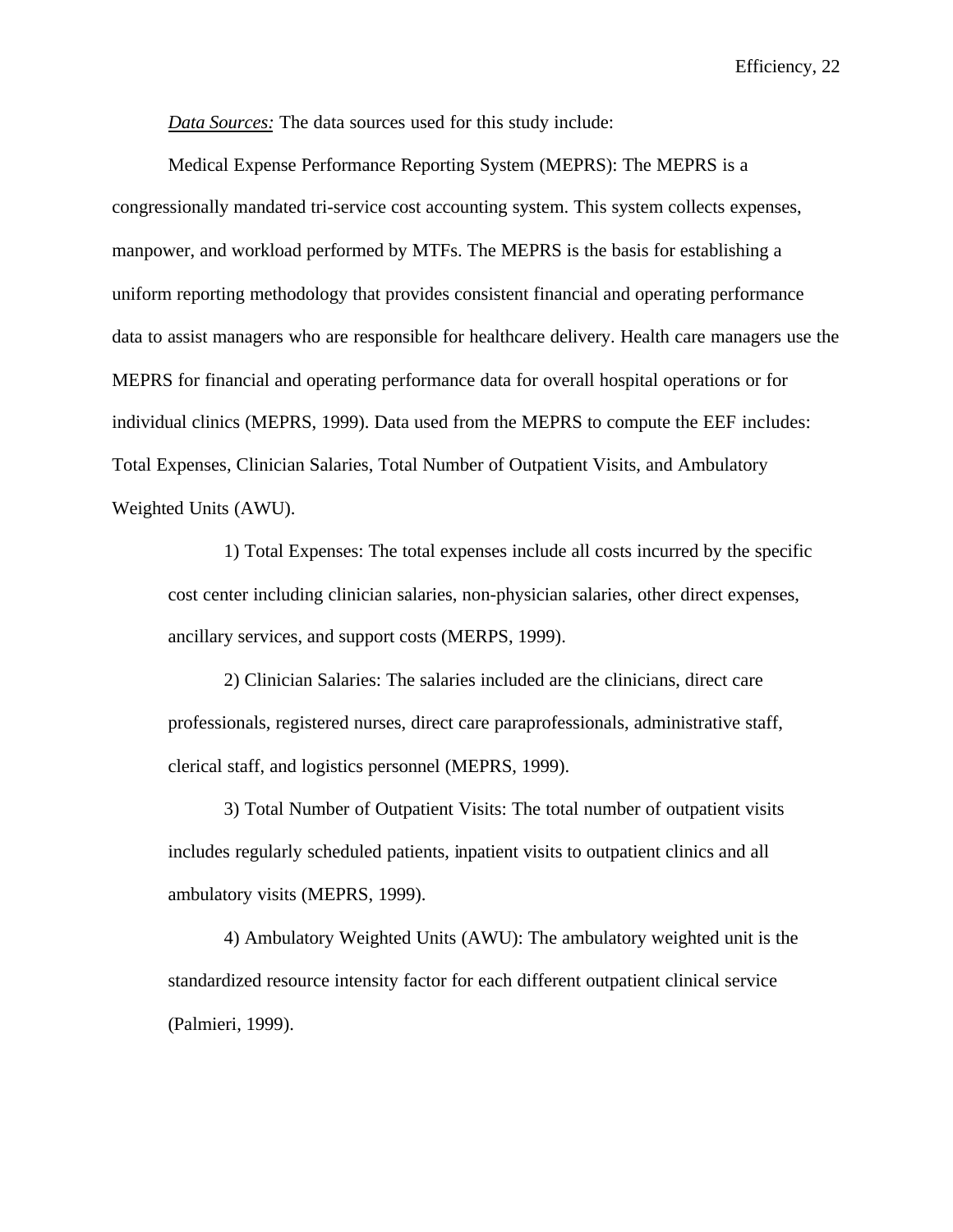Ambulatory Data System (ADS): The ADS is a healthcare data collection and reporting system that provides ambulatory data as a by-product of the healthcare delivery process. This system reports patient specific encounter data, diagnosis, and treatment data (CEIS, 1997). The ADS system is also the source for data on ambulatory visits and Current Procedural Terminology (CPT) codes. The CPT coding system is a systematic listing and coding of procedures and services performed by physicians (Kirschner et al., 1999). The purpose of CPT coding is "to provide a uniform language that will accurately describe medical, surgical, and diagnostic services, and will thereby provide an effective means for reliable nationwide communication among physicians, patients, third-party patients, and administrative management " (Kirschner et al., 1999). The ADS system was specifically used to determine the CPT procedures codes performed by each clinic at each MTF in this study.

CHAMPUS Maximum Allowable Charges (CMAC): The CMAC is the standard reimbursement rate paid to a civilian provider for performing health services. Specifically, the CMAC reimbursement rate is based on the CPT code for the procedure performed.

*Detailed Methodology:* The EEF is derived using the data downloaded from MEPRS, CMAC, and ADS. The EEF is computed as follows (actual EEF computations are in Appendix 3):

- 1) Total Number of Outpatient Clinic Visits  $x A WU =$  Outpatient Relative Weighted Product (RWP).
- 2) Outpatient RWP x CMAC rate = Outpatient Revenue (cost avoidance).
- 3) Outpatient Revenue (Total MEPRS Costs-Clinician Salaries)= Profit or Loss.
- 4) Outpatient Revenue / (Total MEPRS Costs-Clinician Salaries) = EEF.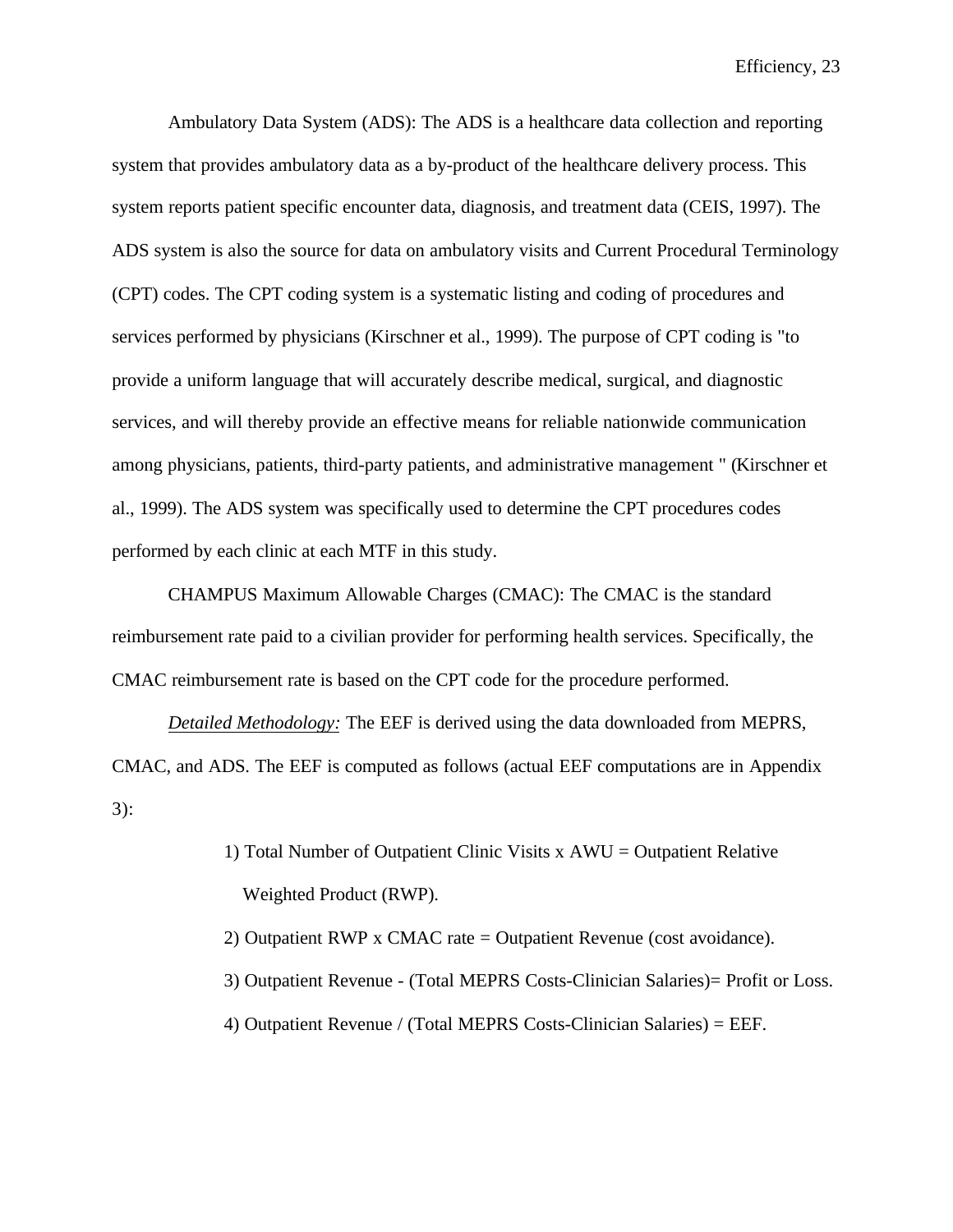Goodman et al. (1998) found that clinician salaries should not be included in order to more accurately compare a military MTF to a civilian hospital. This is due to the fact that physicians are not normally employed by civilian hospitals, but are paid instead through billing Medicare or other insurers for professional fees.

The EEF was computed for the following clinics at Keller ACH: Family Medicine, Internal Medicine, Mologne Cadet Health Clinic, Community Mental Health, Acute Care Clinic/Emergency Room, and the Immunization/Allergy Clinic. Additionally, data were collected from the Departments of Primary Care for five MTFs (MTF A, B, C, D, E), which MEDCOM considers to be in the same category as Keller ACH. These MTFs are placed in the same category as Keller ACH because they are considered to be homogenous and like-sized.

*Validity & Reliability:* In performing any study, it is critical that reliability and validity be addressed. Reliability accounts for the accuracy or precision of the measure procedure, while validity determines whether the test actually measures what is attempting to be measured (Cooper and Schindler, 1998). The procedure to calculate the EEF is actually simple mathematics and uses data that are generated by integrated information systems inherent in the MHS. In 1998, MEDCOM approved the EEF as a reliable and valid tool in measuring efficiency. Furthermore, Goodman et al. were presented the Researchers of the Year Award by the American Society of Military Comptrollers in 1998 for the development of the EEF.

*Confidentiality:* All MTFs providing data for this study were assured that their information would be held in the strictest confidence. The EEF results for the various MTFs included in this study will remain confidential.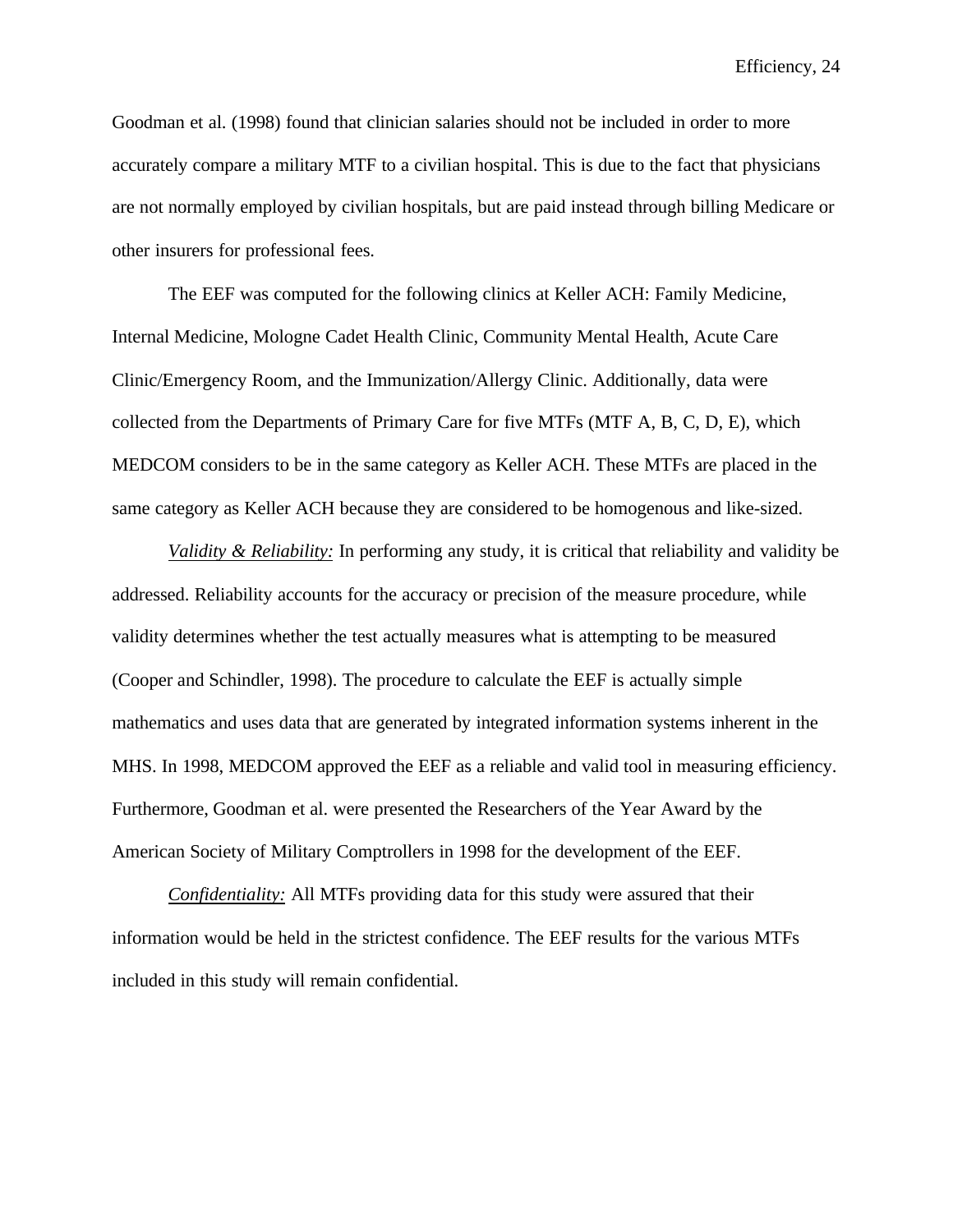## **Results**

Keller ACH's Results: Table 1 depicts the consolidated results of the computations for the Department of Primary Care at Keller ACH:

**Table 1**

| .<br>Monthly average number of patients, cost avoidance, profit/loss, and EEF for fiscal years 1998 and 1999. |                                                    |                       |                    |            |  |  |  |  |  |
|---------------------------------------------------------------------------------------------------------------|----------------------------------------------------|-----------------------|--------------------|------------|--|--|--|--|--|
| <b>Clinic</b>                                                                                                 | <b>Average Number</b><br><b>Patients per Month</b> | <b>Cost Avoidance</b> | <b>Profit/Loss</b> | <b>EEF</b> |  |  |  |  |  |
| <b>ACC/ER</b>                                                                                                 | 111.9                                              | \$15,089              | \$2,200            | 1.17       |  |  |  |  |  |
| <b>Allergy</b>                                                                                                | 103.4                                              | \$5,003               | \$753              | 1.18       |  |  |  |  |  |
| <b>Dermatology</b>                                                                                            | 352.6                                              | \$27,183              | \$1,365            | 1.05       |  |  |  |  |  |
| <b>Family Practice</b>                                                                                        | 2985.6                                             | \$269,294             | \$39,071           | 1.17       |  |  |  |  |  |
| <b>Internal Medicine</b>                                                                                      | 1569.6                                             | \$228,278             | \$19,606           | 1.09       |  |  |  |  |  |
| <b>Pediatrics</b>                                                                                             | 498.5                                              | \$35,473              | \$8,162            | 1.30       |  |  |  |  |  |
| <b>Primary Care</b>                                                                                           | 3292.5                                             | \$299,028             | \$4,773            | 1.02       |  |  |  |  |  |
| <b>Total</b>                                                                                                  | 8914.1                                             | \$879,349             | \$75,930           | 1.14       |  |  |  |  |  |

Keller ACH is operating efficiently in each of the Primary Care clinics - an EEF greater than 1.0 indicates the clinic is operating efficiently, while an EFF less than 1.0 indicates inefficiency. The average monthly cost avoidance is \$879,349. This is the amount of money Keller ACH is saving by performing the procedures in-house as opposed to sending patients to a civilian hospital for care. If Keller ACH were a for-profit hospital, it would be earning an average monthly profit of \$75,930 for the care rendered to the monthly average of 8914.1 patients.

In looking at the EEF metric over the course of fiscal years 1998 and 1999, it is apparent that the efficiency is increasing in some clinics and decreasing in others. The trends are shown in Table 2 and are graphically depicted in Appendix 4.

| Keller ACH's trend of the EEF metric for fiscal year 1998 and 1999. |                          |  |  |  |  |  |  |
|---------------------------------------------------------------------|--------------------------|--|--|--|--|--|--|
| <b>Clinic</b>                                                       | <b>Current Trend</b>     |  |  |  |  |  |  |
|                                                                     |                          |  |  |  |  |  |  |
| <b>ACC/ER</b>                                                       | Downward                 |  |  |  |  |  |  |
| <b>Allergy</b>                                                      | Downward                 |  |  |  |  |  |  |
| <b>Dermatology</b>                                                  | <b>Slightly Upward</b>   |  |  |  |  |  |  |
| <b>Family Practice</b>                                              | <b>Slightly Upward</b>   |  |  |  |  |  |  |
| <b>Internal Medicine</b>                                            | <b>Slightly Downward</b> |  |  |  |  |  |  |
| <b>Pediatrics</b>                                                   | Upward                   |  |  |  |  |  |  |
| <b>Primary Care</b>                                                 | Downward                 |  |  |  |  |  |  |

| <b>Table 2</b>                                                      |                      |  |  |  |  |  |
|---------------------------------------------------------------------|----------------------|--|--|--|--|--|
| Keller ACH's trend of the EEF metric for fiscal year 1998 and 1999. |                      |  |  |  |  |  |
| <b>Clinic</b>                                                       | <b>Current Trend</b> |  |  |  |  |  |
| <b>ACC/ER</b>                                                       | Downward             |  |  |  |  |  |
| $\Delta$ lloway                                                     | Doumuord             |  |  |  |  |  |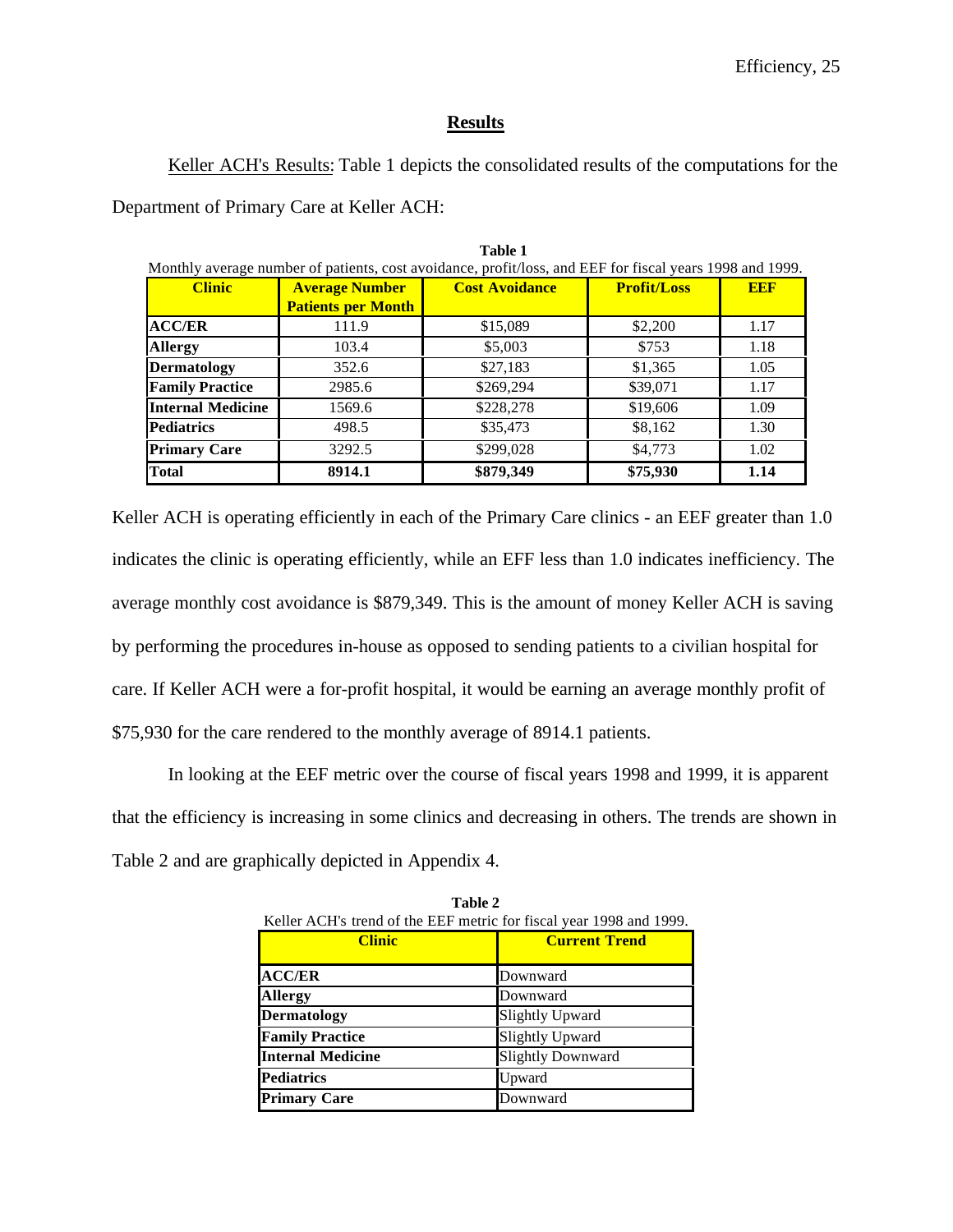Comparison of Keller ACH with Homogeneous Like-Sized MTFs: As can be seen in

Table 3, Keller ACH is operating at a level of efficiency above the average EEF in all clinics

with the exception of the Dermatology Clinic. Keller ACH is not the leader in efficiency in any

of the clinics; however, Keller ACH is the second most efficient in the ACC/ER, Allergy, Family

Practice, Internal Medicine, and the Pediatrics clinics.

**Table 3** Comparison of the computed EEF metric for fiscal years 1998 and 1999. Not applicable (N/A) indicates that the MTF does not provide service.

| <b>MTF</b>        | <b>ACC/ER</b> |      | <b>Allergy Dermatology</b> | Family<br><b>Practice</b> | <b>Internal Medicine   Pediatrics</b> |      | Primary<br><b>Care</b> |
|-------------------|---------------|------|----------------------------|---------------------------|---------------------------------------|------|------------------------|
| <b>Keller ACH</b> | 1.17          | 1.18 | 1.05                       | 1.17                      | 1.09                                  | 1.30 | 1.02                   |
| <b>MTF A</b>      | 0.84          | N/A  | 0.73                       | 0.92                      | 1.00                                  | 0.77 | 0.85                   |
| <b>MTF B</b>      | 2.60          | 0.79 | 1.50                       | 1.23                      | 0.91                                  | 0.66 | 0.73                   |
| <b>MTF C</b>      | 0.21          | N/A  | N/A                        | 1.00                      | 0.97                                  | 0.79 | 0.52                   |
| <b>MTF D</b>      | 0.94          | 1.05 | 1.15                       | 0.95                      | 0.84                                  | 1.21 | 1.20                   |
| <b>MTF E</b>      | 0.71          | 1.23 | 1.06                       | 1.11                      | 1.23                                  | 1.45 | 1.31                   |
| Average           | 1.08          | 1.06 | 1.10                       | 1.06                      | 1.01                                  | 1.03 | 0.94                   |

As can be seen in Table 4, Keller ACH is below the monthly average cost avoidance in all clinics except for the Internal Medicine Clinic. On average, many of the MTFs are saving more money than Keller ACH by providing the services in-house as opposed to sending the patients to a civilian hospital for care.

**Table 4** Comparison of the average monthly cost avoidance for fiscal years 1998 and 1999. Not applicable (N/A) indicates that the MTF does not provide service.

| <b>MTF</b>        | <b>ACC/ER</b> | <b>Allergy</b> | <b>Dermatology</b> | <b>Family Practice</b> | <b>Internal</b> | <b>Pediatrics</b> | <b>Primary</b> |
|-------------------|---------------|----------------|--------------------|------------------------|-----------------|-------------------|----------------|
|                   |               |                |                    |                        | <b>Medicine</b> |                   | <b>Care</b>    |
| <b>Keller ACH</b> | \$15,089      | \$5,003        | \$27,183           | \$269,294              | \$228,278       | \$35,473          | \$299,028      |
| <b>MTF A</b>      | \$295,215     | N/A            | \$23,056           | \$556,256              | \$163,115       | \$41,453          | \$72,524       |
| <b>MTF B</b>      | \$75,189      | \$5,999        | \$7,600            | \$90,539               | \$146,638       | \$51,641          | \$217,305      |
| <b>MTF C</b>      | \$18,168      | N/A            | N/A                | \$114,228              | \$58,909        | \$44,136          | \$158,642      |
| <b>MTF D</b>      | \$304,535     | \$22,843       | \$31,815           | \$189,654              | \$101,643       | \$94,647          | \$479,278      |
| <b>MTF E</b>      | \$343,910     | \$53,364       | \$54,287           | \$813,189              | \$374,585       | \$133,639         | \$914,402      |
| Average           | \$175,351     | \$21,802       | \$28,788           | \$338,860              | \$178,862       | \$66,831          | \$356,863      |

As can be seen in Table 5, if Keller ACH were a for-profit hospital it's earnings would be greater than the average profit in the ACC/ER, Dermatology, Family Practice, Pediatric, and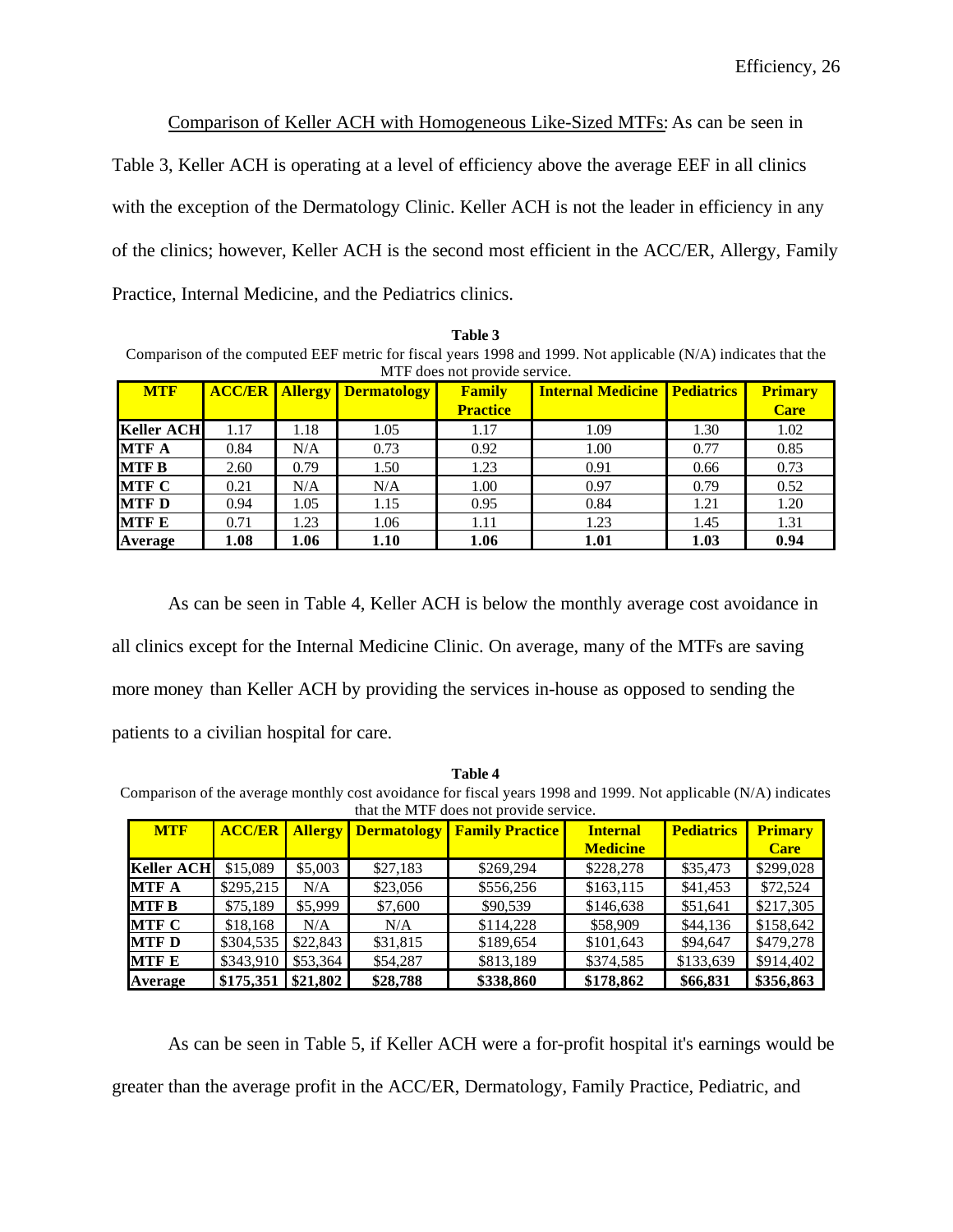Internal Medicine clinics. Conversely, Keller ACH would be earning a profit below that of the

average in the Primary Care and Allergy clinics.

| negative numbers. Not applicable (N/A) indicates that the MTF does not provide service. |               |                |                    |                                  |                                    |                   |                               |  |  |
|-----------------------------------------------------------------------------------------|---------------|----------------|--------------------|----------------------------------|------------------------------------|-------------------|-------------------------------|--|--|
| <b>MTF</b>                                                                              | <b>ACC/ER</b> | <b>Allergy</b> | <b>Dermatology</b> | <b>Family</b><br><b>Practice</b> | <b>Internal</b><br><b>Medicine</b> | <b>Pediatrics</b> | <b>Primary</b><br><b>Care</b> |  |  |
| <b>Keller ACH</b>                                                                       | \$2,200       | \$753          | \$1,365            | \$39,071                         | \$19,606                           | \$8,162           | \$4,773                       |  |  |
| <b>MTF A</b>                                                                            | $(\$54,660)$  | N/A            | $(\$8,683)$        | $(\$50,517)$                     | \$702                              | (\$12,394)        | (\$12,924)                    |  |  |
| <b>MTF B</b>                                                                            | \$46,226      | (\$1,562)      | \$2,518            | \$17.194                         | (\$13,787)                         | $(\$26,134)$      | $(\$78,366)$                  |  |  |
| <b>MTF C</b>                                                                            | $(\$66,568)$  | N/A            | N/A                | (\$186)                          | (\$1,745)                          | (\$11,624)        | (\$147,341)                   |  |  |
| <b>MTF D</b>                                                                            | (\$17,848)    | \$1,086        | \$4,262            | (\$10,023)                       | (\$18,667)                         | \$16,467          | \$79,125                      |  |  |
| <b>MTF E</b>                                                                            | (\$137,228)   | \$10,103       | \$3,179            | \$79.891                         | \$71,129                           | \$41,458          | \$214,163                     |  |  |
| Average                                                                                 | $(\$37,980)$  | \$2,595        | \$528              | \$12,572                         | \$9,540                            | \$2,656           | \$9,905                       |  |  |

**Table 5** Comparison of the average monthly profit/loss for fiscal years 1998 and 1999. Numbers in parentheses indicate

Table 6 details the average number of patients seen per month in each clinic at each

MTF. The MTF E dramatically affects the average and standard deviation in each clinic due to

the fact that they see a much larger number of patients than the rest of the facilities. The

difference is so large that it is questionable as to why MEDCOM places them in the same

category as Keller ACH.

|                                                                                                               |        |        |                                   | 1 avit v      |                              |                   |                |              |  |
|---------------------------------------------------------------------------------------------------------------|--------|--------|-----------------------------------|---------------|------------------------------|-------------------|----------------|--------------|--|
| Comparison of the average number of patients per clinic, for fiscal years 1998 and 1999. Not applicable (N/A) |        |        |                                   |               |                              |                   |                |              |  |
| indicates that the MTF does not provide service.                                                              |        |        |                                   |               |                              |                   |                |              |  |
| <b>MTF</b>                                                                                                    |        |        | <b>ACC/ER Allergy Dermatology</b> | <b>Family</b> | <b>Internal</b>              | <b>Pediatrics</b> | <b>Primary</b> | <b>Total</b> |  |
|                                                                                                               |        |        |                                   |               | <b>Practice   Medicine  </b> |                   | <b>Care</b>    |              |  |
| Keller ACH                                                                                                    | 111.9  | 103.4  | 352.6                             | 2985.6        | 1569.6                       | 498.5             | 3292.5         | 8914.1       |  |
| <b>MTF A</b>                                                                                                  | 2189.6 | N/A    | 299.1                             | 6167.1        | 1121.5                       | 582.5             | 798.5          | 8968.7       |  |
| <b>MTF B</b>                                                                                                  | 557.7  | 124.0  | 98.6                              | 1003.8        | 1008.3                       | 725.7             | 2392.7         | 5910.8       |  |
| MTF C                                                                                                         | 134.8  | N/A    | N/A                               | 1266.4        | 405.0                        | 620.3             | 1746.8         | 4038.5       |  |
| <b>IMTF D</b>                                                                                                 | 2258.7 | 472.2  | 412.7                             | 2102.7        | 698.9                        | 1330.1            | 5277.2         | 12552.5      |  |
| <b>MTF E</b>                                                                                                  | 2550.8 | 1103.1 | 704.2                             | 9015.7        | 2575.6                       | 1878.0            | 10068.2        | 27895.6      |  |
| Average                                                                                                       | 1114.8 | 525.1  | 372.3                             | 3220.2        | 1054.1                       | 805.0             | 3368.0         |              |  |
| Standard                                                                                                      | 1148.5 | 466.7  | 219.3                             | 3180.5        | 768.1                        | 548.2             | 3371.5         |              |  |
| <b>Deviation</b>                                                                                              |        |        |                                   |               |                              |                   |                |              |  |

**Table 6**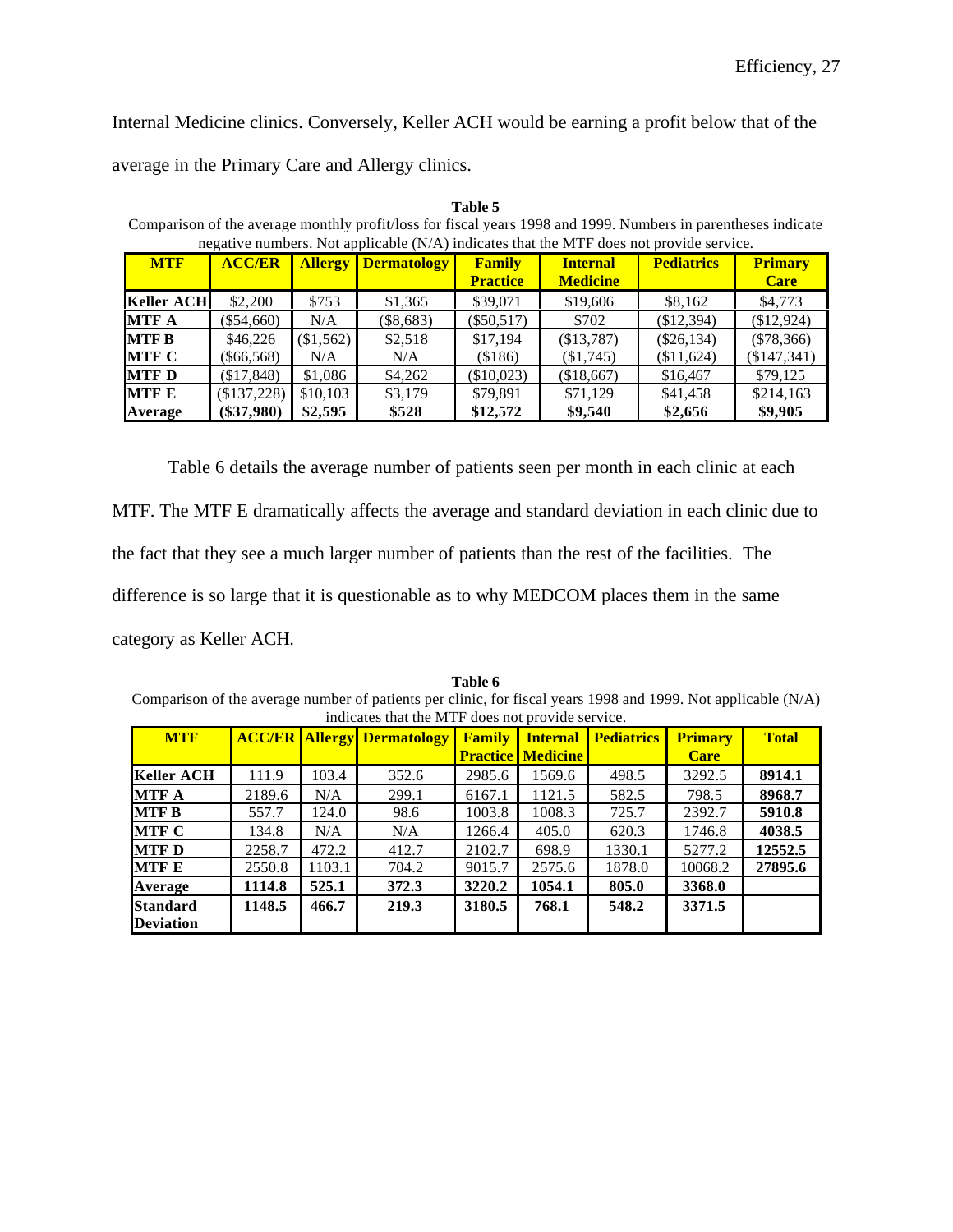### **Discussion**

This study evaluated the overall efficiency of the Department of Primary Care at Keller ACH using the EEF. Additionally, the levels of efficiency in Keller ACH's Department of Primary Care were compared to those levels with that of the Departments of Primary Care in homogeneous and like-sized MTFs within the MEDCOM. The findings of this study are not congruent with findings of the capitation rate study performed by MEDCOM in September 1999. In general, the results show that Keller ACH's Department of Primary Care is operating efficiently according to the EEF metric. Although, the EEF metric is above 1.00 for each of Keller ACH's clinics, some clinics are operating more efficient than others.

The trend of the EEF metric over fiscal year 1998 and 1999 is increasing for some clinics and decreasing for others. The Keller ACH leadership should investigate why trends are decreasing in the ACC/ER, Allergy, Internal Medicine, and Primary Care clinics. It is important that they make this determination so as to avoid dipping below an EEF of 1.00. It is not only important to investigate decreasing EEF trends, but also the increasing EEF trends in the Dermatology, Family Practice, or Pediatrics clinics. Analysis of increasing trends might enable the staff to identify opportunities for improvement as well as adjustments that can be made in other clinics that are experiencing downward efficiency trends.

There are countless reasons that could have caused the positive or negative trends in the various clinics at Keller ACH. For example, a trend might have been caused by changes in policy, regulation, or law. In these instances the hospital leadership will most likely have difficulty affecting a change because laws and regulations can be difficult, if not impossible, to change. Conversely, the hospital leadership usually can easily make changes and improve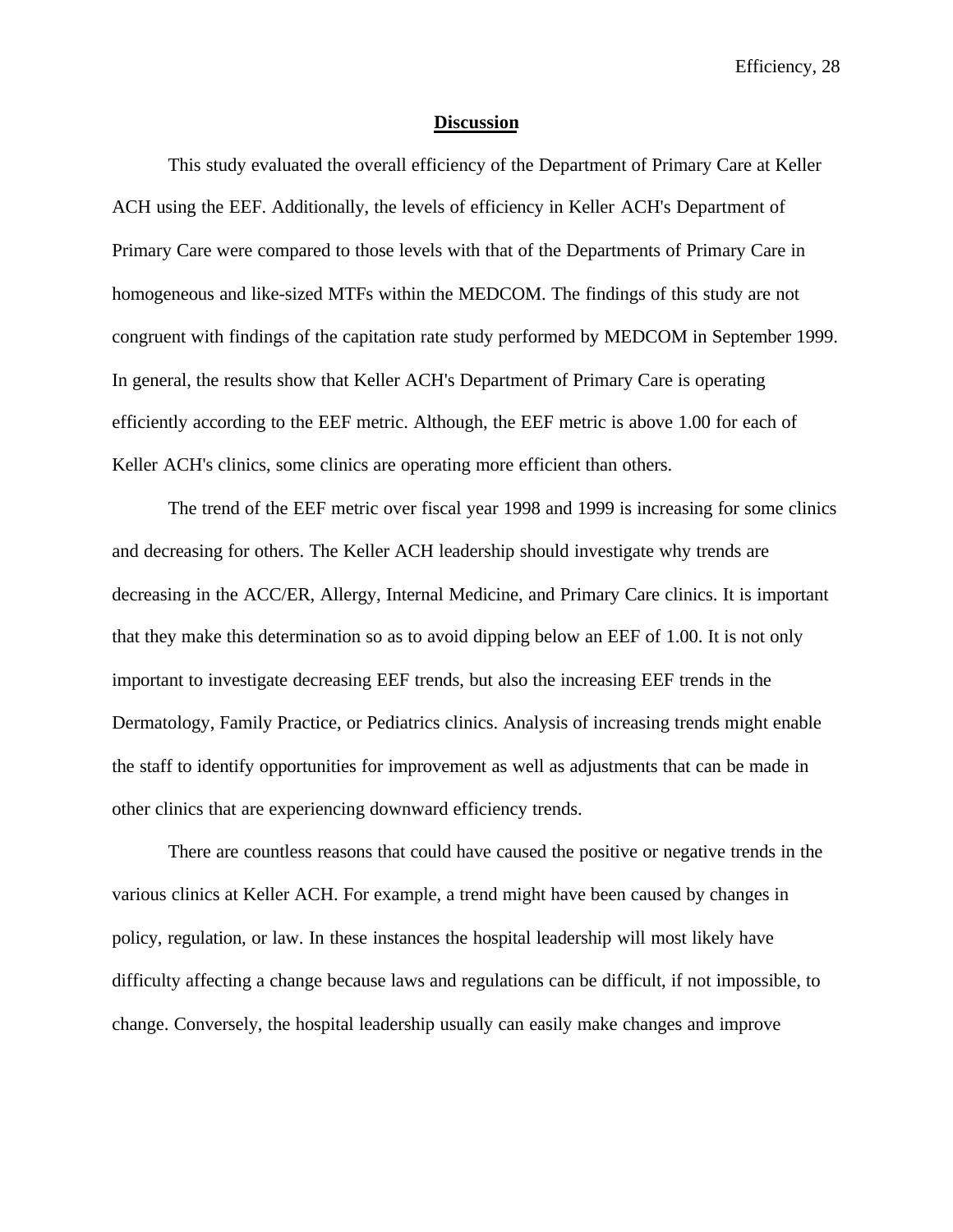efficiency by influencing clinic leadership, staffing, utilization of civilian and military personnel, space utilization, number of available appointments, travel for training, supply ordering, etc.

The Keller ACH leadership may realize that despite any changes to improve efficiency, some services might always operate inefficiently or at an EEF level below that of other MTFs due to particular environmental, economic, or political conditions inherent at West Point. For example, providing obstetric services at Keller ACH might prove to be very inefficient. However, due to the climate, remote location, and historical practice, it has been decided to retain obstetric services at West Point. The Keller ACH commander may decide to provide a service for the good of the community, regardless of how expensive or inefficient that particular service might be. Alternatively, services continually operating inefficiently and well below EEF scores of other MTFs, despite all of the corrective actions taken by the staff, should at least be considered for outsourcing. Purchasing those services might be cheaper than providing them.

Keller ACH's efficiency ranks fairly high in comparison to the other MTFs. Each of Keller ACH's clinics operate at an EEF level well above the average EEF for all of the MTFs with the exception of the Dermatology Clinic. Even though the Dermatology Clinic operates at an EEF level of 1.05, which in theory is efficient, the hospital leadership should investigate how other MTFs are able to operate their Dermatology Clinic more efficiently. Furthermore, the staff should determine how the most efficient MTF clinics achieved high levels of efficiency and then adopt similar strategies to improve upon Keller ACH's efficiencies - this is the true value of comparing Keller ACH to the other MTFs. The hospital leadership can create benchmarks for each clinic to strive for and achieve. Doing so will potentially enable the hospital to get the biggest "bang for the buck" for each dollar they spend on healthcare for their beneficiaries. As a result, Keller ACH will also be better prepared for the eventual, but uncertain, form of EBC.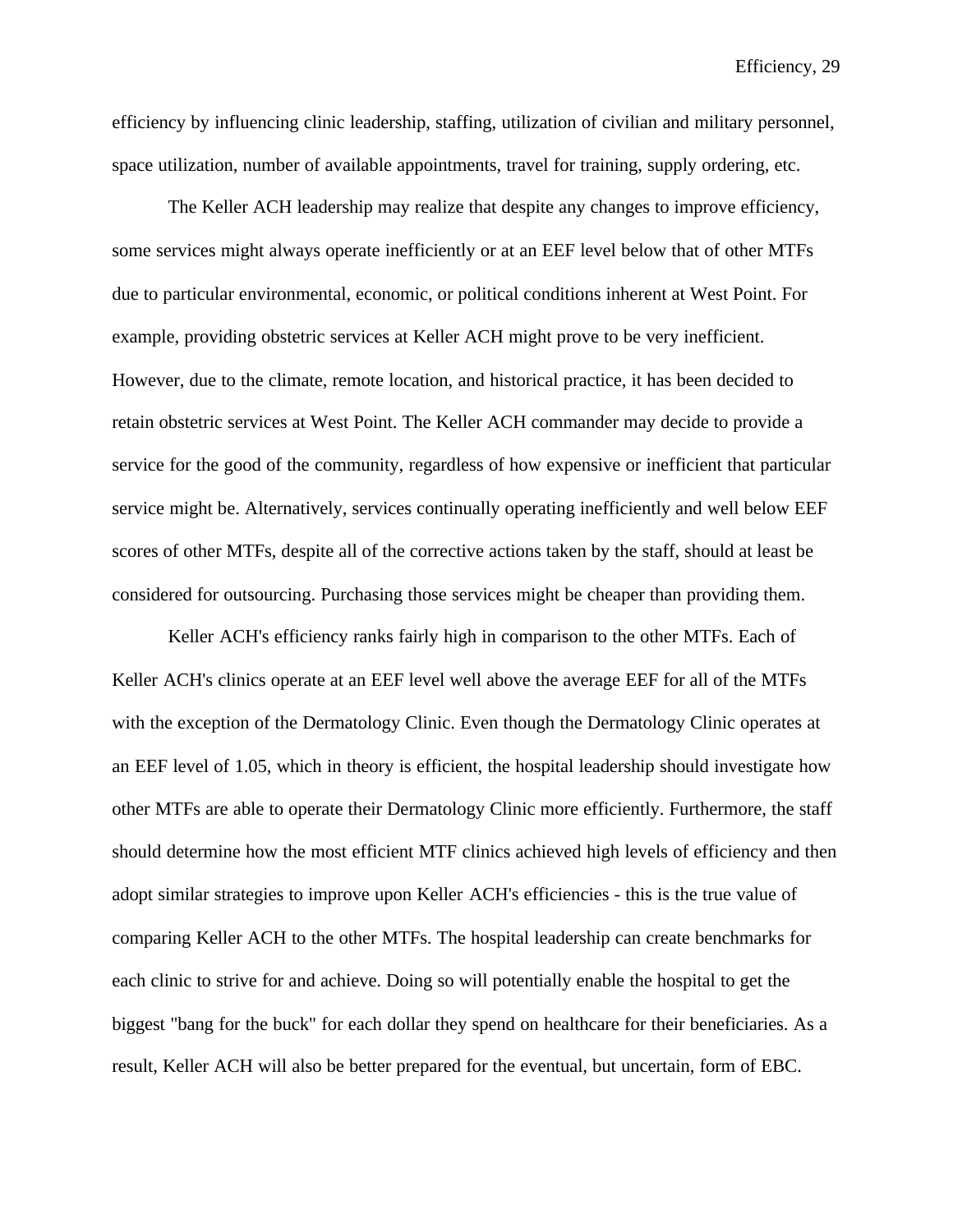Data quality obviously directly impacts the results of this study. The accuracy of MEPRS data has been a historical problem. According to the MEDCOM MEPRS Basic Briefing (1999), a major problem in the past was that MTFs were focused exclusively on obligations, budget and authorizations rather than expenses and productivity. There was a perception that MEPRS was a low priority and that higher command levels were not using it to make management decisions. According to MEDCOM, these problems have resulted in the "Department of Defense being late in acquiring modern health care cost management capabilities and practices" (MEPRS Basic Brief, 1999).

Dr. James Sears (1999), Executive Director, TRICARE Management Activity, stated "MHS commanders at all levels will be directly responsible for ensuring that expense reporting activities under their command comply with DOD MEPRS procedures, policies, and requirements." Subsequently, in January 1999, Brigadier General Ogden Dewitt, Deputy Chief of Staff for Force Sustainment, chartered a Data Quality for Army Medical Department Success Team (DQFAST) to determine the best MTF level business processes to improve data quality for the AMEDD. The DQFAST mission is to "improve accurate data capture and workload reporting from the bottom up, resulting from direct medical care, and supporting processes within Army MTFs" (Dewitt, 1999). Brigadier General Dewitt (1999) stated that:

"The quality of data created in MTFs Source Data Collection Systems determines the quality of information available for measurement and decision making. Missing or incorrect data impacts directly upon our success in monitoring patient care continuity, clinical outcome studies, Enrollment Based Capitation, Managed Care Support Contracts, Medicare Subvention Demonstrations and the creditability of the AMEDD".

In order to place even more emphasis on the importance of this issue, Brigadier General Dewitt charged MTF commanders with the responsibility of their quality of data.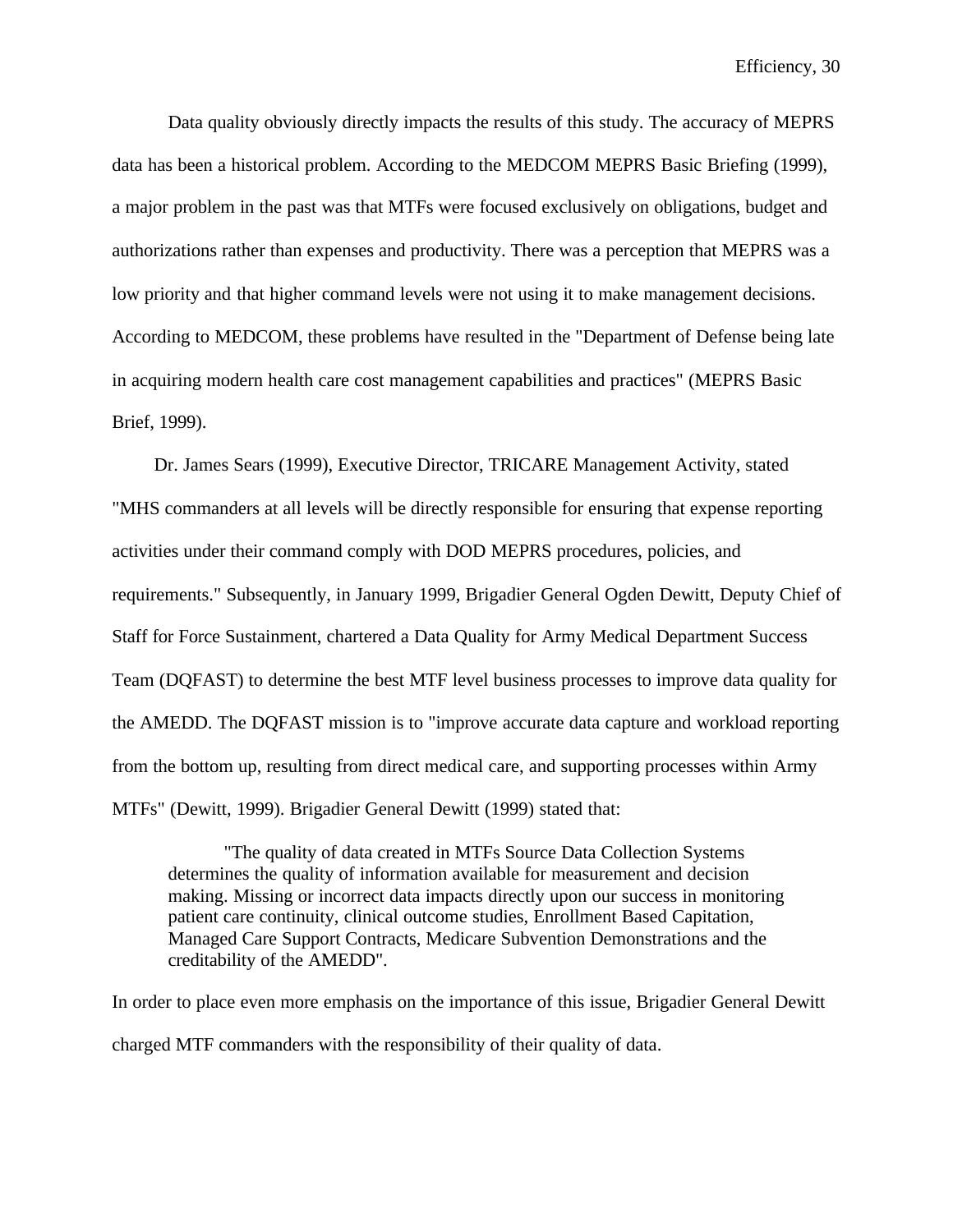### **Conclusions and Recommendations**

This study determined the levels of efficiency of the Department of Primary Care at Keller ACH and compared those levels of efficiency to that of homogeneous like-sized MTF's using the EEF metric. This study demonstrates how the EEF metric can be used to periodically evaluate the efficiency of specific service lines or overall hospital operations. The usefulness of the information yielded by performing this study is virtually unlimited. The Keller ACH leadership can make better management decisions by using the EEF study to identify trends, to compare Keller ACH to other MTFs, to establish goals and benchmarks, to identify possible outsourcing of services, and to educate staff.

The future research using the EEF at Keller ACH should include all inpatient and outpatient service lines. This study focused on evaluating the efficiency only in the Department of Primary Care. In order to get a complete picture of the levels of efficiency at Keller ACH, all in and out patient services should be evaluated. It is also recommended that the EEF metric be used in conjunction with customer satisfaction metrics, such as the Department of Defense (Health Affairs) Patient Satisfaction Report. An attempt to improve efficiency by changing policies and/or procedures can inadvertently negatively affect patient satisfaction.

Since this study concentrated on the efficiency of the Department of Primary Care over the course of fiscal years 1998 and 1999, it represents a retrospective snapshot of that time period. In order for the metric to be used most effectively, the EEF needs to be monitored on a continual basis - monthly or quarterly. The results of this study can be established as an objective baseline measurement of efficiency upon which future studies can be compared.

This study has two limitations upon which future research can improve. First, the standardized CMAC rate of \$3121 used by Goodman et at. (1998) as well as this study can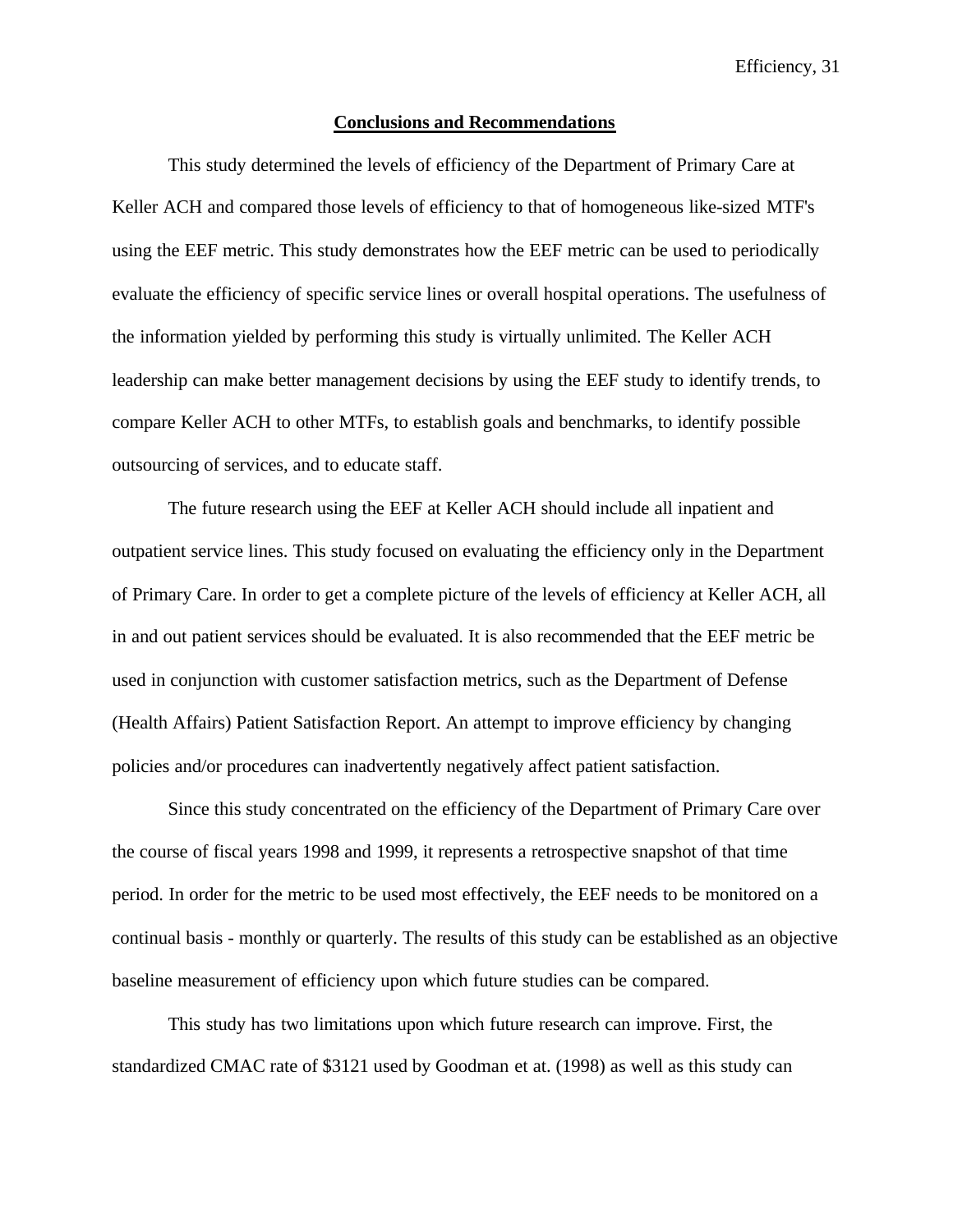significantly over or understate the outpatient revenue (cost avoidance) and ultimately the EEF metric. Future studies should include a CMAC rate derived from the exact costs paid for services as per the CPT codes performed by each individual clinic instead of an average standardized rate. This will improve the accuracy of the EEF metric. Second, due to the concern over data quality, it is recommended that the data quality metrics developed by the DQFAST be used to determine the accuracy of the MEPRS and ADS data. In doing so, the EEF metric and comparisons between homogeneous and like-sized facilities will be more meaningful.

In conclusion, this study proves to be critically important in today's environment of dwindling resources and increased pressure to stem the rising costs of healthcare. The MHS is faced with unprecedented challenges in accomplishing its mission. The survivability of the MHS largely depends on its ability to provide quality care in the most efficient manner possible. The first step in moving the MHS toward an efficient and high-quality modality of health care delivery was the implementation of managed care. The second step, which is an attempt to improve the efficiency of the MHS, and more specifically the MTFs, is the implementation of enrollment based capitation. When MEDCOM determines the final form of EBC, commanders will be even more responsible for the survival of their MTF. The EEF is one metric that should be included as part of a portfolio of metrics that MTF leaders can use to achieve success in the capitated managed care environment.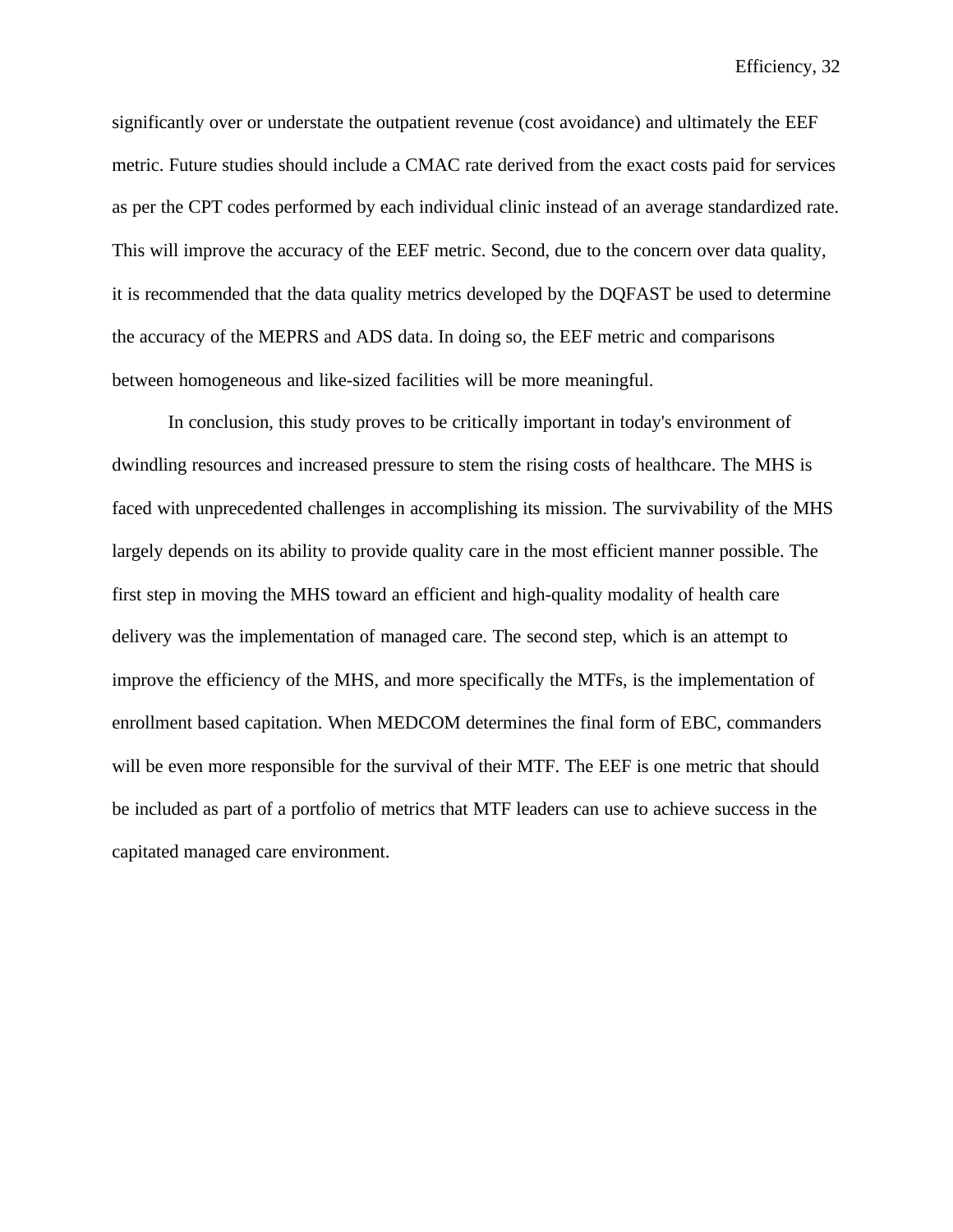## **References**

Bannick, R. and Ozcan, Y. (1995). Efficiency Analysis of Federally Funded Hospitals: Comparison of DoD and VA Hospitals using Data Envelopment Analysis. Health Services Management Research, 8(2), 73-85.

Boles, K. and Fleming, S. (1996). Breakeven Under Capitation: Pure and Simple?. Health Care Management Review, 21(4), 38-47.

Braendel, D. (1990). Managed Care Model for the Military Departments, Health Care Financing Administration, Department of Health and Human Services [On-Line]. Available: htttp:\\206.39.114.129.

Braendel, D. (1993). Policy Paper on EBC [On-Line]. Available: http:\\206.39.114.129.

Campbell, K. (1998). Enrollment Based Capitation: Its Use in the Military Health System. U.S. AMEDD Journal, Jul-Sep, 46-51.

Chan, Y. (1993). Improving Hospital Cost Accounting with Activity-Based Costing. Health Care Management Review, 18(1), 71-77.

Cook, J. and Wetstone, H. (1997). Medical Management Committees Promote Quality and Cost-Effective Managed Care. Journal for Healthcare Quality, 19(3), 37-39.

Cooper, D. and Schindler, P. (1998). Business Research Methods (6th ed.). Boston: McGraw-Hill, Inc..

Corporate Executive Information System (CEIS) Interface Control Document (ICD). (1997). Ambulatory Data System (ADS) [On-Line]. Available: http:\\ceis.ha.osd.mil/library/ docs/icds/icd.htm.

Dewitt, O. (1999, January). Memorandum Subject: Data Quality for AMEDD Success.

Dittman, D., Capettinni R., and Morey, R. (1991). Measuring Efficiency in Acute Care Hospitals: An Application of Data Envelopment Analysis. Journal of Health Human Resources Administration, 14(1), 89-108.

EBC Home Page. (1999, October). Enrollment Based Capitation Comprehensive Briefing [On-Line]. Available: http://www.tricare.osd.mil/ebc/ebc\_brieftxt/ebc\_comptxt.html.

Gapenski, L. (1992). Accuracy of Investment Risk Models Varies. Healthcare Financial Management, 46(4), 40-44.

Goodman, R., Campbell, K., Millar, W., Cook, J., Jennings, N., Rimmer, J., Evans, B. (1998). The EFF and its Use in Service Line Evaluation. U.S. AMEDD Journal, Jul-Sep, 2-8.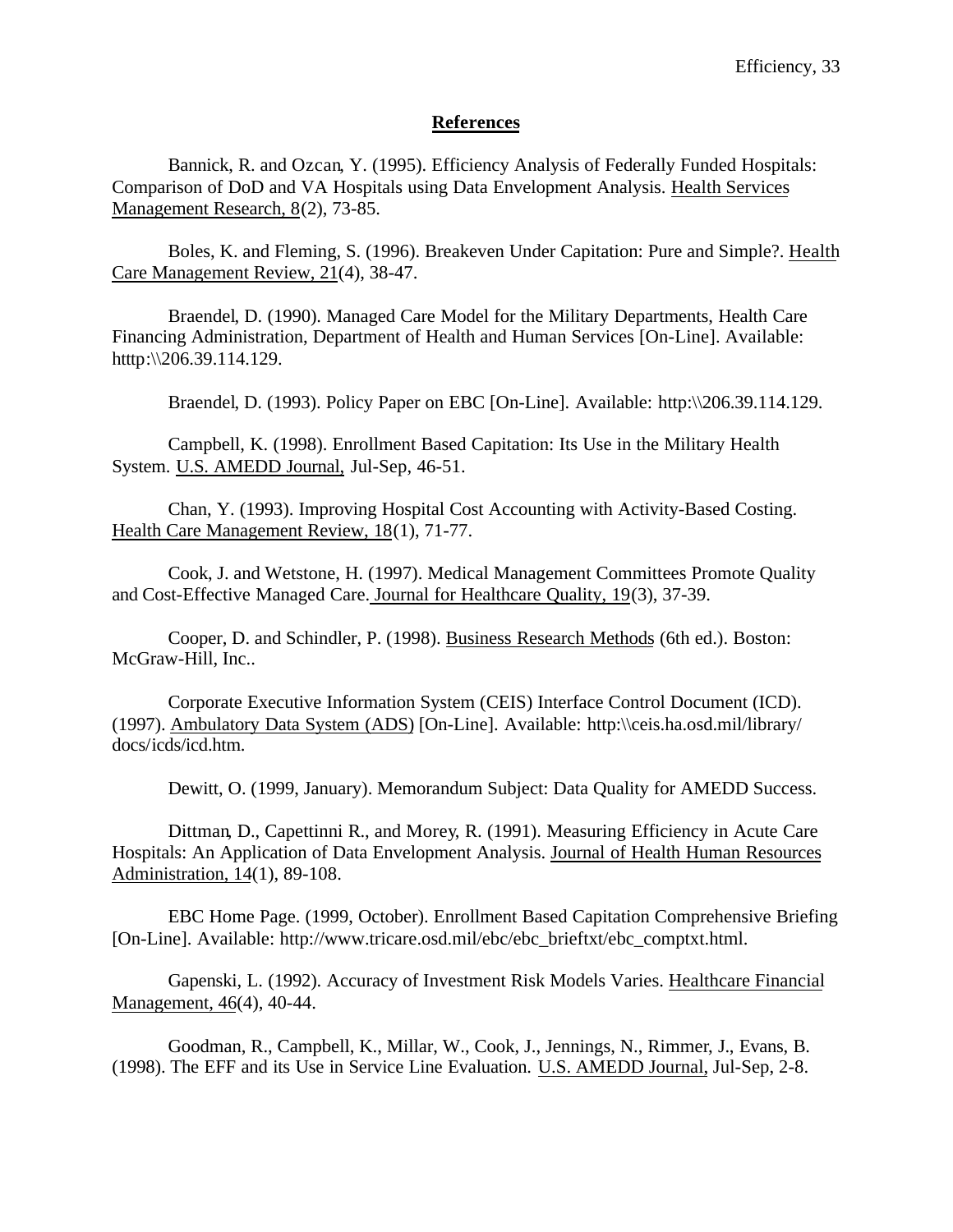Goodman, R., Campbell, K., Millar, W., Cook, J., Jennings, N., Rimmer, J., Evans, B. (1998). Financial Tool for Product Line Evaluation and Medicare LOE. Briefing Handout.

Grazier, K. (1999). The Future of Managed Care. Journal of Healthcare Management, 44:6, 423-439.

Griffith, J. (1995). The Well-Managed Health Care Organization ( $3<sup>rd</sup>$  ed.). Ann Arbor, Michigan: AUPHA Press/Health Administration Press.

Horn, S. (1995). CPI: Improving Quality and Decreasing Cost in Managed Care. Medical Interface, 8(7), 60-64.

Kirschner, C., Davis, S., Evans, D., et al. (1999). Current Procedural Terminology 1999 (4th ed.). Chicago, Illinois: American Medical Association.

Konstvedt, P. (1997). Essentials of Managed Health Care (2<sup>nd</sup> ed.). Maryland: Aspen Publishers, Inc..

Lynch, J and Ozcan, Y (1994). Hospital Closure: An Efficiency Analysis. Hospital and Health Services Administration. 39(4), 205-220.

McGibony, Charles. (Personal Communication, October, 1999).

MEPRS (1999). [On-Line] Available: http://www.meprs.amedd.army.mil/homepage.htm.

MEPRS Basics Briefing (1999). [On-Line] Available: http://www.meprs.amedd. army.mil/dnload.htm.

Palmieri, M. (1999). Medical Expense Performance Reporting System (MEPRS). Briefing Handout.

Player, S. (1998, August). Activity-Based Analyses Lead to Better Decision Making. Healthcare Financial Management, 66-70.

Priester, R. (1997). Does Managed Care Offer value to Society? Managed Care Quarterly, 5(1), 57-63.

Rosenstein, A. (1999). Measuring the Benefits of Clinical Decision Support: Return of Investment. Healthcare Management Review, 24(2), 32-43.

Ruffin, M. (1994). Preparing for Managed Competition. Physician Executive, 20(1), 29- 35.

Sears, J. (1999, September) Memorandum Subject: Policy for Implementation of MEPRS Data Validation and Reconciliation.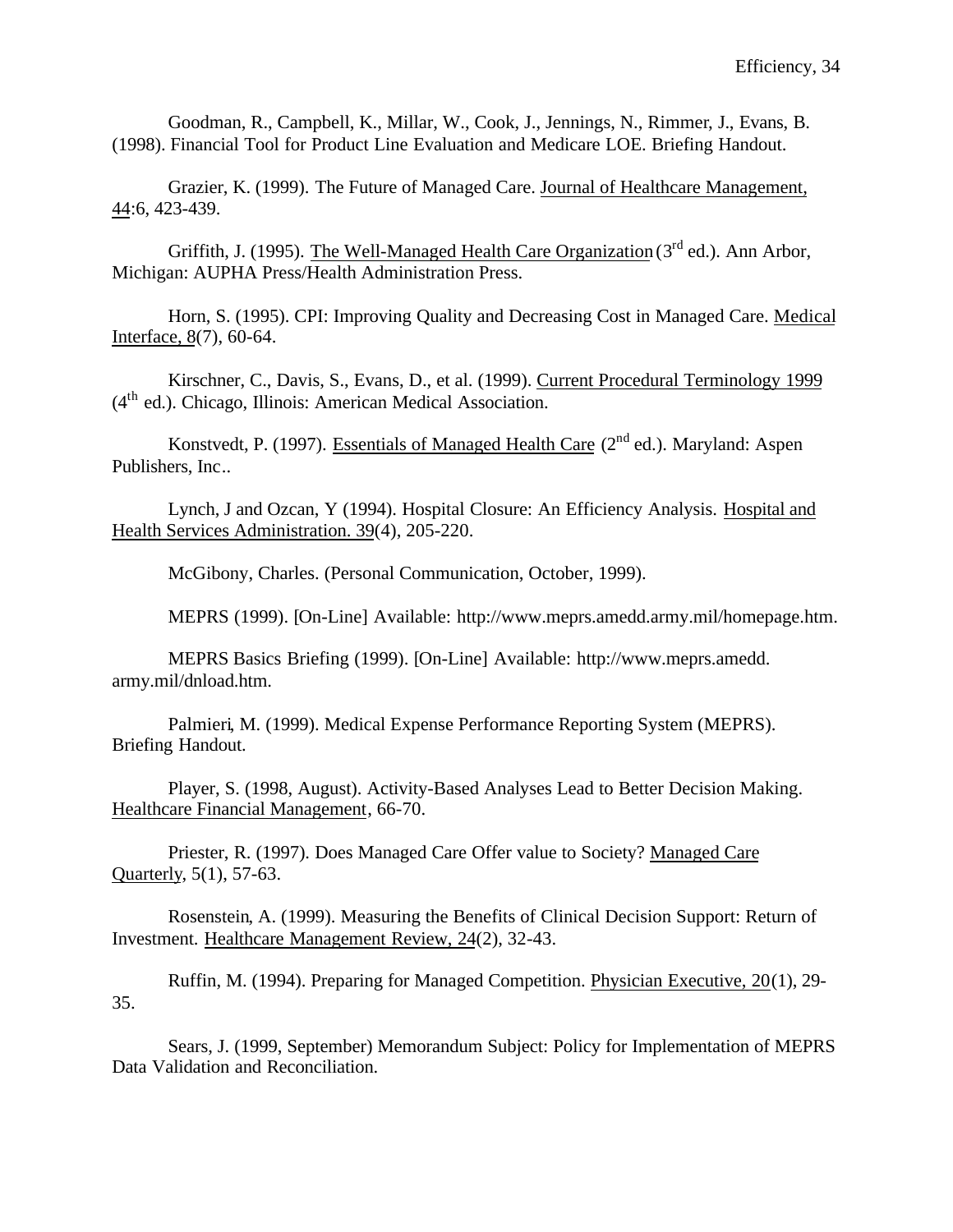Sheehan, J. (1997, November). Capitation Infatuation: cost saving concept grows in Colorado. Colorado Business Magazine, 20.

Stapleton, D. (1994). New Evidence of Savings from Network Models of Managed Care. Congressional Budget Office, Memorandum: Effects of Managed Care: An Update. Washington, DC: U.S. Government Printing Office.

TRICARE Home Page (1999). [On-Line]. Available: http://www.tricare.osd.mil/tricare/ beneficiary/trioption.html#prime

TRICARE Southwest. (1998). TRICARE: The new look of military health care [On-Line]. Available: http:\\www.tricare.sw.af.mil/about\_tricare.html.

Udpa, S. (1996). Activity-Based Costing for Hospitals. Healthcare Management Review, 21(3), 83-96.

Van der Wal, C. and Smithwick C. (1997). Introduction of Some Fundamental Concepts in the Economic Analysis of Dental Care Delivery. Journal of American College of Dentists. 64(3), 37-42.

Vann, J. (1997). Activity Based Costing: The missing link in decision information. Armed Forces Comptroller, 42(1), 7-12.

Wehrwein, P. (1997). The March of Capitation: Reversed or Just Delayed? Managed Care Magazine [On-Line]. Available: http:\\www.managedcaremag.com/archivemc/ 9711/9711.capitation.shtml.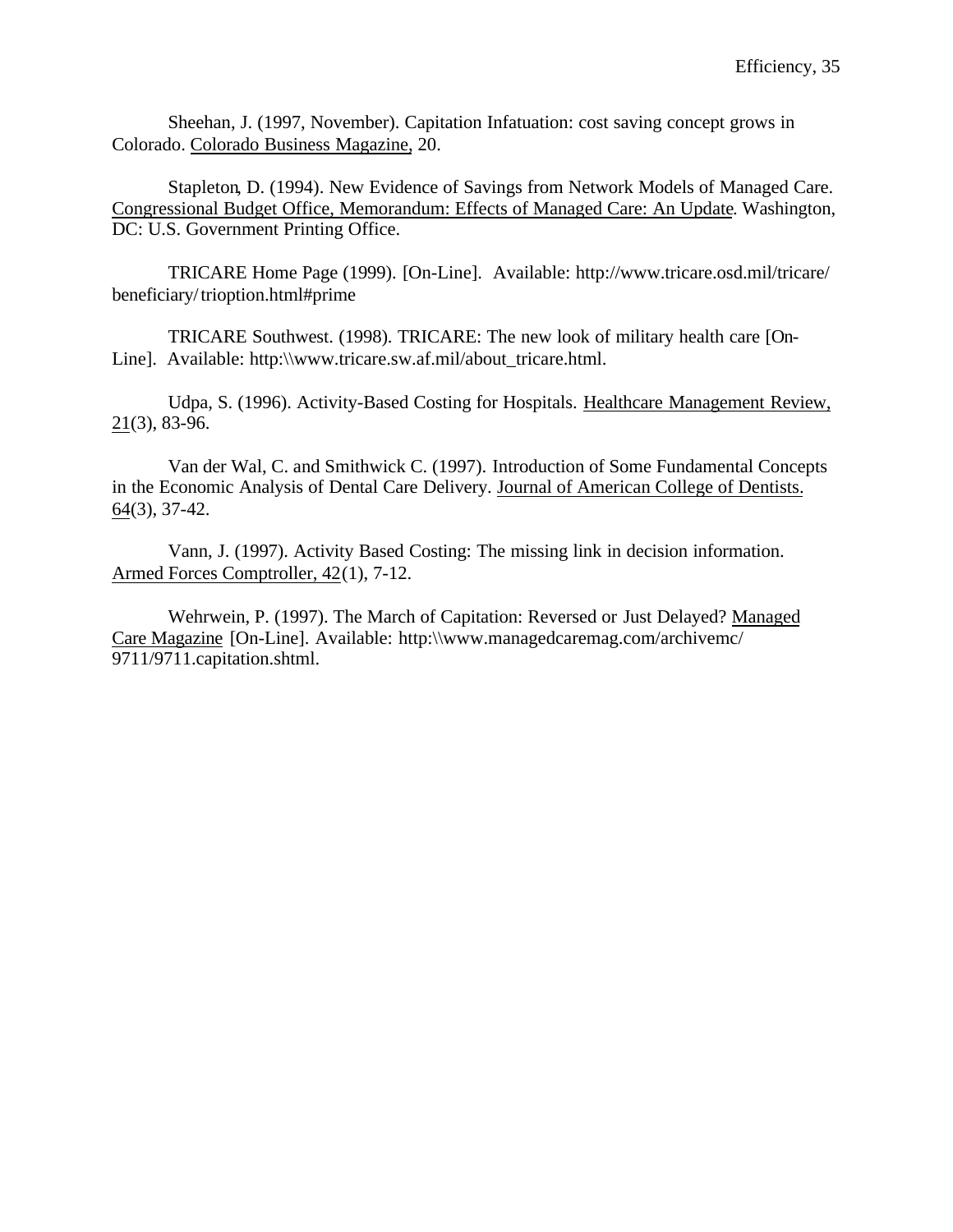# **Appendix 1**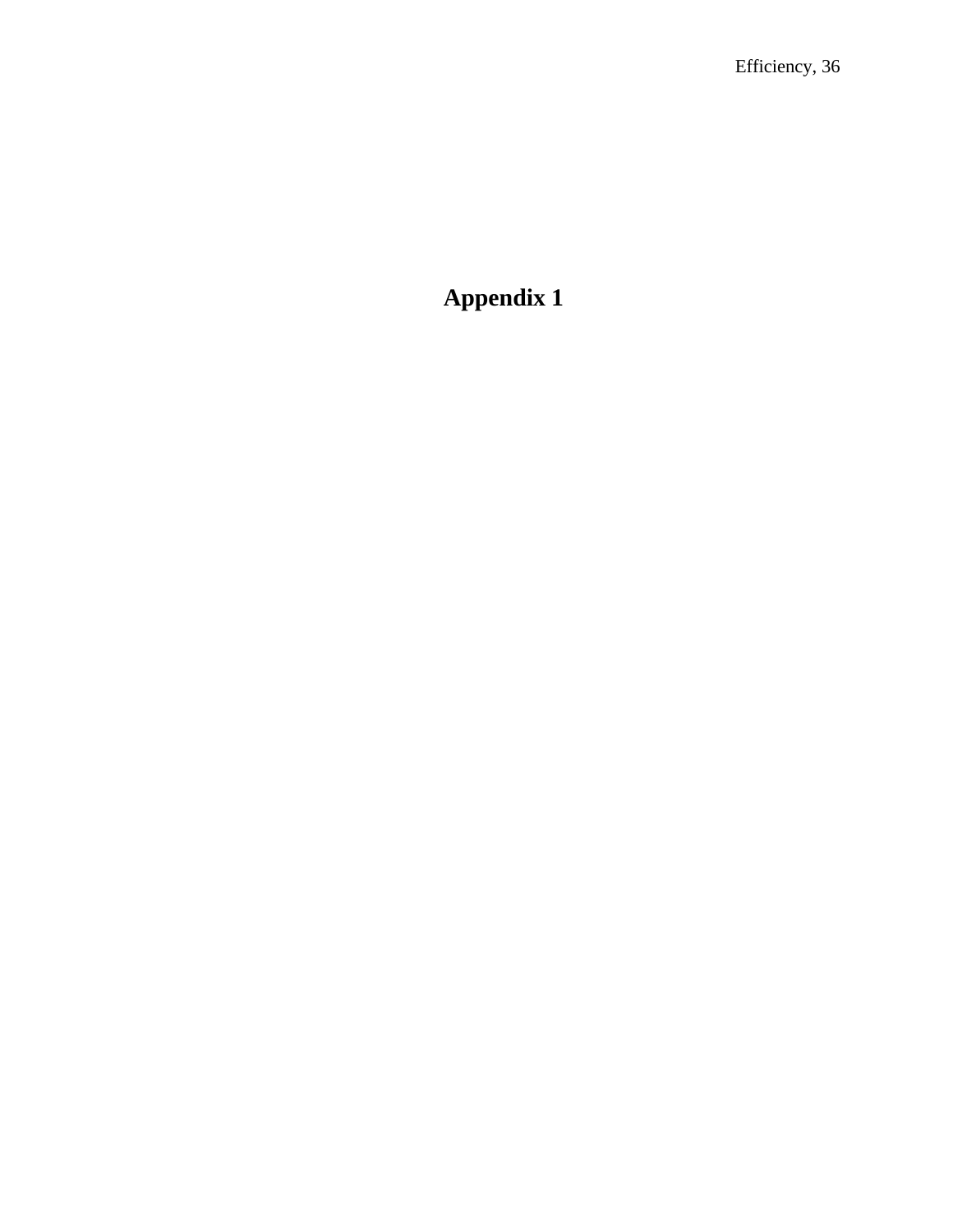# **Appendix 2**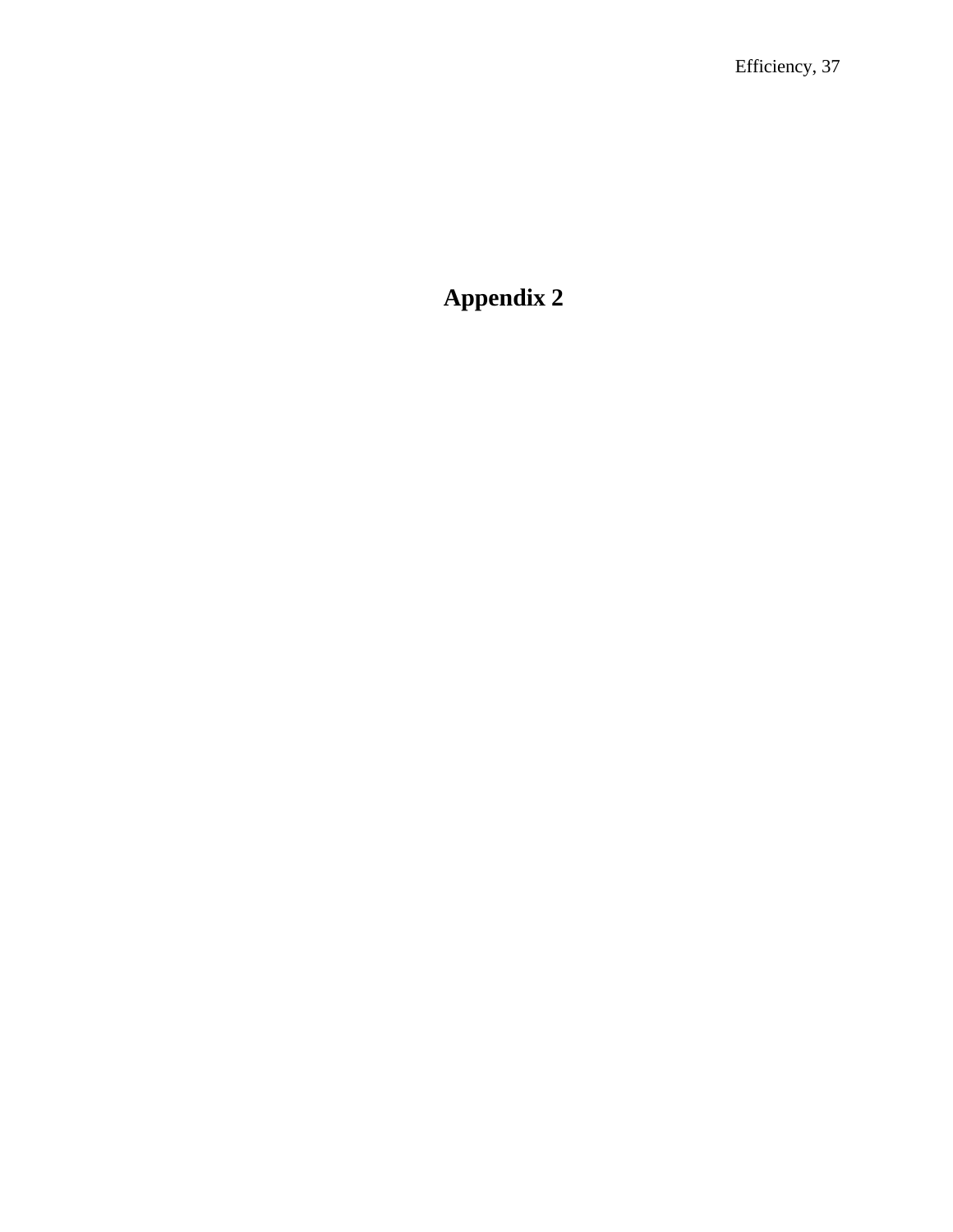TRICARE Prime: This is an HMO-type plan that requires no enrollment fee for active duty soldiers and a small annual enrollment fee for retirees. In this option, enrollees receive health care at an MTF or at a supporting network of civilian providers. A Health Care Finder (HCF) at the TRICARE Service Center makes test/specialty appointments for Prime enrollees. All active duty service members are enrolled in Prime and receive most of their care from military medical personnel. Eligible retirees and their families may enroll in Prime. Each person who enrolls in Prime has a military or civilian Primary Care Manager (PCM) who provides nonemergency medical care. The PCM also authorizes referrals for specialty care. (TRICARE, 1999).

TRICARE Extra: This option is similar to a Preferred Provider Organization (PPO). Under this option, individuals do not enroll. Beneficiaries choose an authorized civilian network provider and receive a five-percent discount from the TRICARE Standard cost shares. Members pay a yearly deductible and co-payments to access this preferred provider option. The annual CHAMPUS deductible must be met before cost sharing begins. Other CHAMPUS rules also pertain. (TRICARE, 1999).

TRICARE Standard: This is a new name for the traditional CHAMPUS. In this option, individuals pay current CHAMPUS deductibles and cost shares and abide by current CHAMPUS rules. This option offers the broadest choice of providers and charges no enrollment fee, but beneficiaries pay co-payments, deductibles, and the balance of bills not covered by CHAMPUS. (TRICARE, 1999).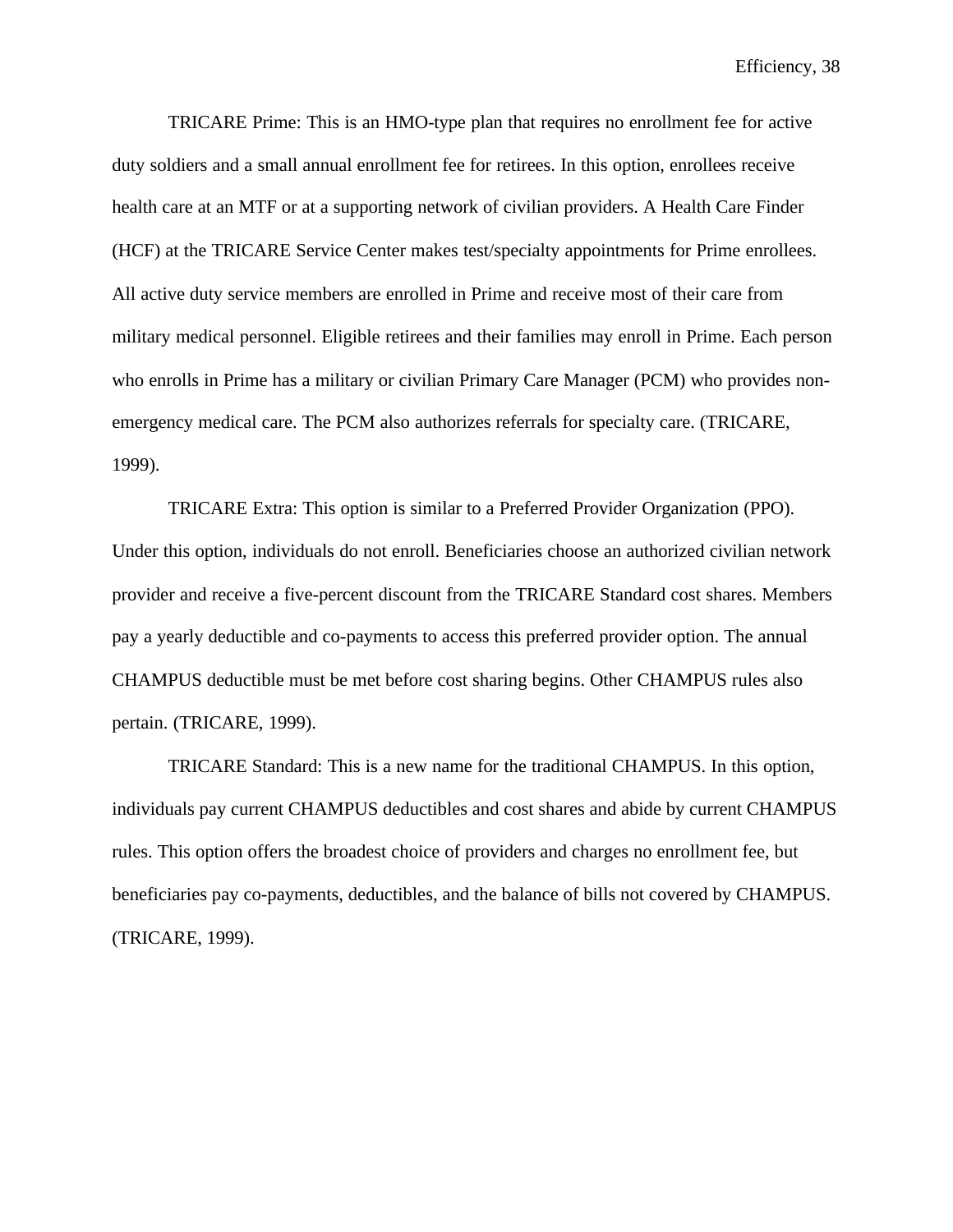# **Appendix 3**